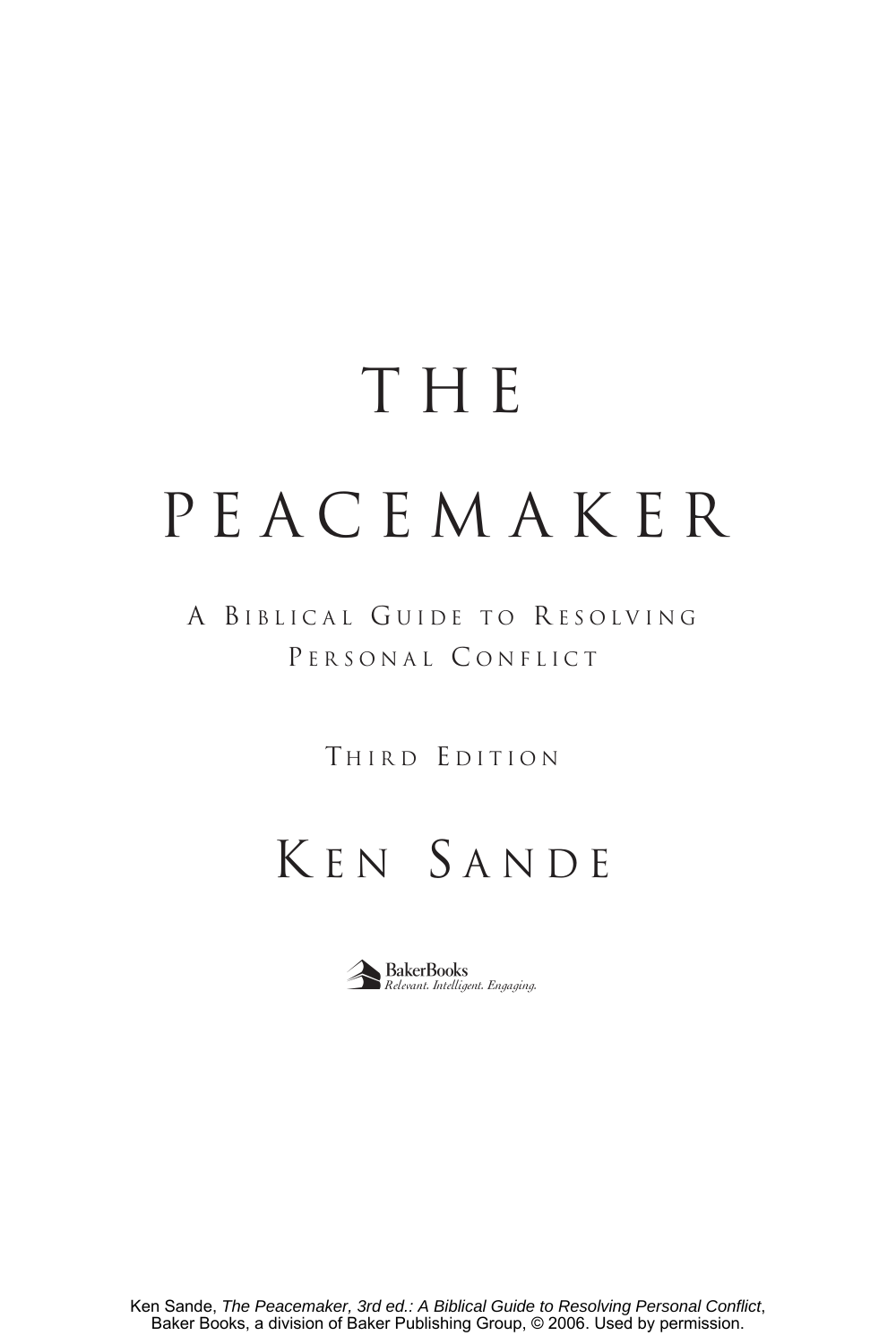© 1991, 1997, 2004 by Kenneth Sande

Published by Baker Books a division of Baker Publishing Group P.O. Box 6287, Grand Rapids, MI 49516-6287 www.bakerbooks.com

Sixth printing, October 2006

Printed in the United States of America

All rights reserved. No part of this publication may be reproduced, stored in a retrieval system, or transmitted in any form or by any means—for example, electronic, photocopy, recording—without the prior written permission of the publisher. The only exception is brief quotations in printed reviews.

Library of Congress Cataloging-in-Publication Data

Sande, Ken.

The peacemaker : a biblical guide to resolving personal conflict / Ken Sande.— 3rd ed.

p. cm.

Includes bibliographical references and indexes. ISBN 10: 0-8010-6485-6 (pbk.) ISBN 978-0-8010-6485-2 (pbk.) 1. Reconciliation—Religious aspects—Christianity. 2. Interpersonal relations— Religious aspects—Christianity. 3. Conflict management—Religious aspects— Christianity. 4. Peace—Religious aspects—Christianity. I.Title. BV4509.5 S26 2004 253.5 2—dc22 2003019166

Scripture is taken from the HOLY BIBLE, NEW INTERNATIONAL VERSION®. NIV®. Copyright © 1973, 1978, 1984 by International Bible Society. Used by permission of Zondervan. All rights reserved.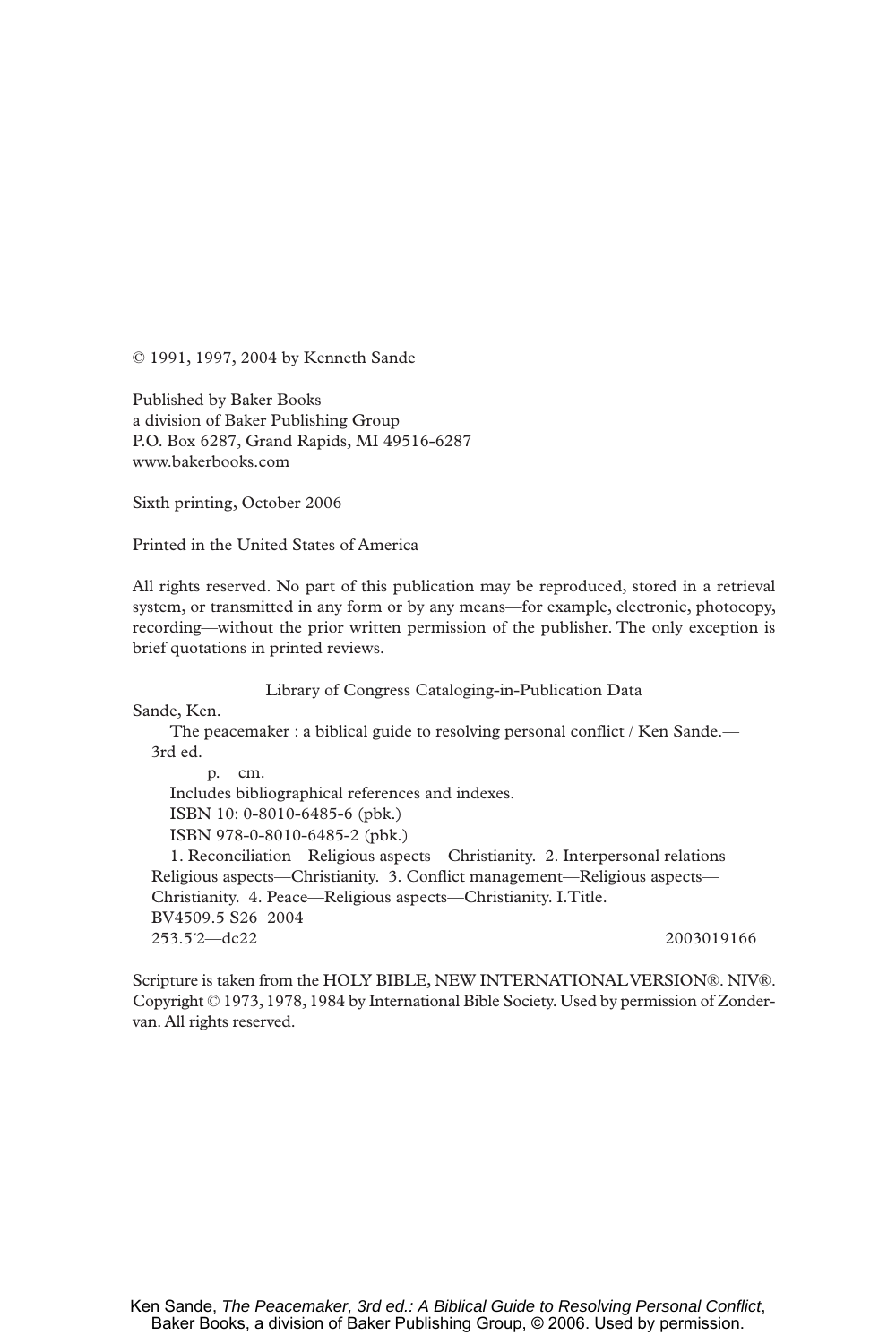# $PART$

# GLORIEY GOD

### *How can I please and honor God in this situation?*

So whether you eat or drink or whatever you do, do it all for the glory of God.

1 Corinthians 10:31

on't you try to come in!" Frank yelled through the door. "I have a bat, and I'll hit anyone who comes in." "Come on. Open the door, Frank!" Joe responded from the porch. "We just want to talk."

"This is getting out of control," Jenny said as she pulled at Joe's arm. "I think we should call our lawyer and have him talk with Frank."

"But the realtor and the buyer will be here in ten minutes! The deal will fall apart if they can't get in to look at the house."

"It will fall apart a lot worse if Frank goes after them with a bat! I'm going to call right now and postpone the meeting until we can do something with Frank."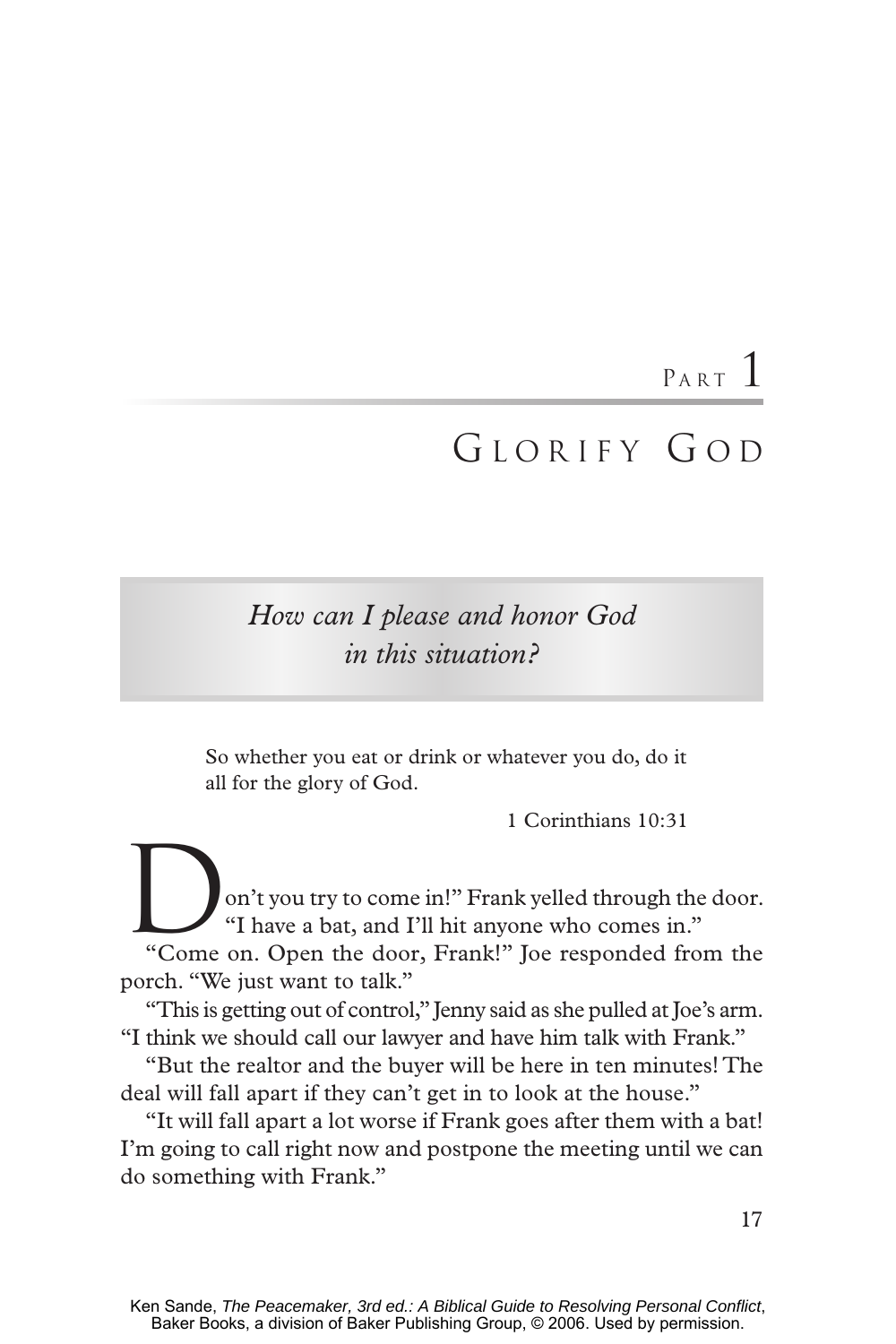"OK, but I won't let him hold this sale up forever. You've got two days to get him out of here, Jenny, and after that I'll come back with my own bat. I'm sure John and Matt will be happy to join me."

Joe stormed over to his car and drove out of the farmyard, venting his anger by spinning a wave of gravel across the yard.

As Jenny drove back to town, she felt utterly trapped between her four brothers. Ever since their mother died, they had been fighting over the farm. Frank had been born with a disability that had kept him at home all his life. In the early years, their mother had cared for him, but as her health failed, Frank became the caregiver, rarely leaving her side. When she finally succumbed to a massive stroke, Frank's world collapsed.

Things got worse when their mother's will was read. She and their dad had established a trust many years earlier to provide for Frank. In their wills they left the farm equally to their other four children. Now that both parents were dead, Joe, John, and Matt wanted to sell the property as quickly as possible. When they told Frank, he was terrified at the prospect of moving out of the only home he had ever lived in. As he resisted the idea, heated arguments ensued, and now Frank was cornered in the lonely farmhouse.

Although Jenny needed the money from the sale as much as her brothers did, she did not like the idea of forcibly evicting Frank. The three brothers were oblivious to his fears and determined to push ahead. Jenny felt powerless to stop them.

Then she remembered that her pastor had recently attended a seminar on biblical peacemaking. A brief call to him led to a meeting that night, which resulted in an intense discussion with three of her brothers.

"Look, Pastor," Joe said, "I'm only asking that we honor Mom's wishes and follow the law. She and Dad decided years ago to set up a trust for Frank and divide the farm among the rest of us. As personal representative for her estate, it's my legal responsibility to honor her will. I know it will be a little hard on Frank to move out, but there's a nice apartment complex in town. He'll settle in there in no time."

"But it could kill him," Jenny pleaded. "Losing Mom devastated Frank. If we force him out of the house, he'll lose everything that's familiar to him. I'm afraid of what it will do to him."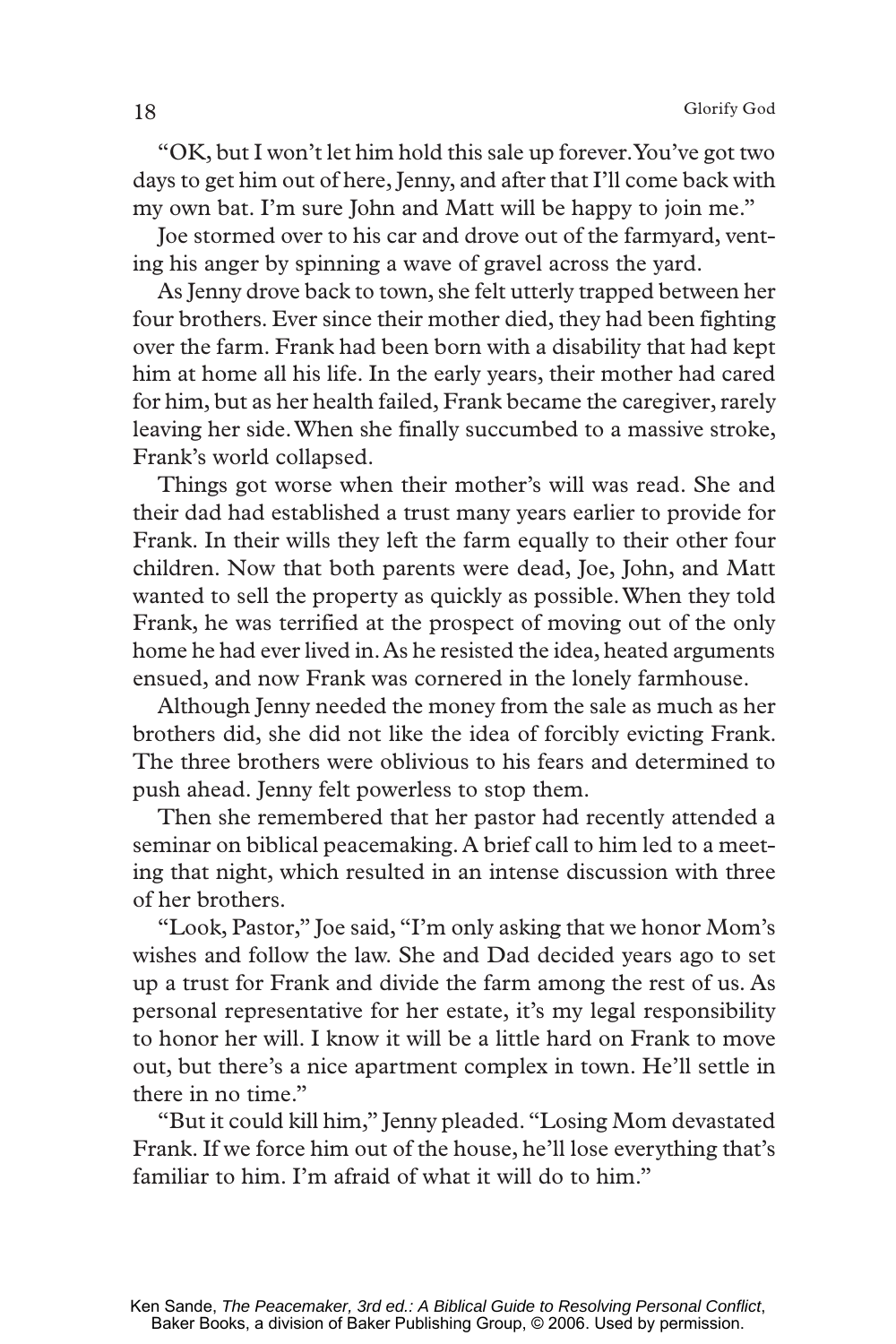#### Glorify God 19

"So what do we do?" Matt injected. "Just sit around until he dies years from now and then finally divide up the property? I've got two kids in college, and if Mom were here I'm sure she'd want to see the farm sold to help them out. I agree with Joe. We should honor Mom's will and follow the law."

"I appreciate your respect for your mother and for the law," said Pastor Barry, "but there's something else to consider. All of you profess to be Christians. So what is the difference between the way you are handling this conflict and the way a good atheist would handle it?"

After several moments of awkward silence, Joe finally replied, "I'm not sure I see your point."

"Let me put it another way. What is more important to you in this situation: to get your money as soon as possible, as most people would, or to demonstrate the love of Christ to your brother?"

"Oh, I see," said John, "You want us to be good little Christians who just give in to others and walk away from what's rightfully ours."

"No, that's not what I'm saying. God loves justice, and he certainly wants you to respect your parents' wishes. But there is something he wants even more: to see you treating one another in a way that shows the power of the gospel in each of your lives."

"That sounds good, Pastor," Joe replied, "but I just don't see how religion applies to this problem."

"If you really want to know, let's pray together right now and ask God to show you how you can resolve this conflict in a way that honors him *and* fulfills your parents' wishes."

God answered their prayers in a way Joe had never expected.

Three weeks later the entire extended family gathered together in the banquet room of a local restaurant. Jenny had somehow overcome Frank's fears and persuaded him to leave the house and join the family for dinner. Twelve nephews and nieces watched with rapt attention as he walked into the room and nervously sat down at one end of the table.

As the eldest son, Joe asked for everyone's attention. "Frank, our family is gathered together today to honor you. For the past ten years you devoted yourself to caring for Mom. Today we want to present you with this special plaque. It says, "To our brother, Frank, the best of all sons, who cared for our mother with selfless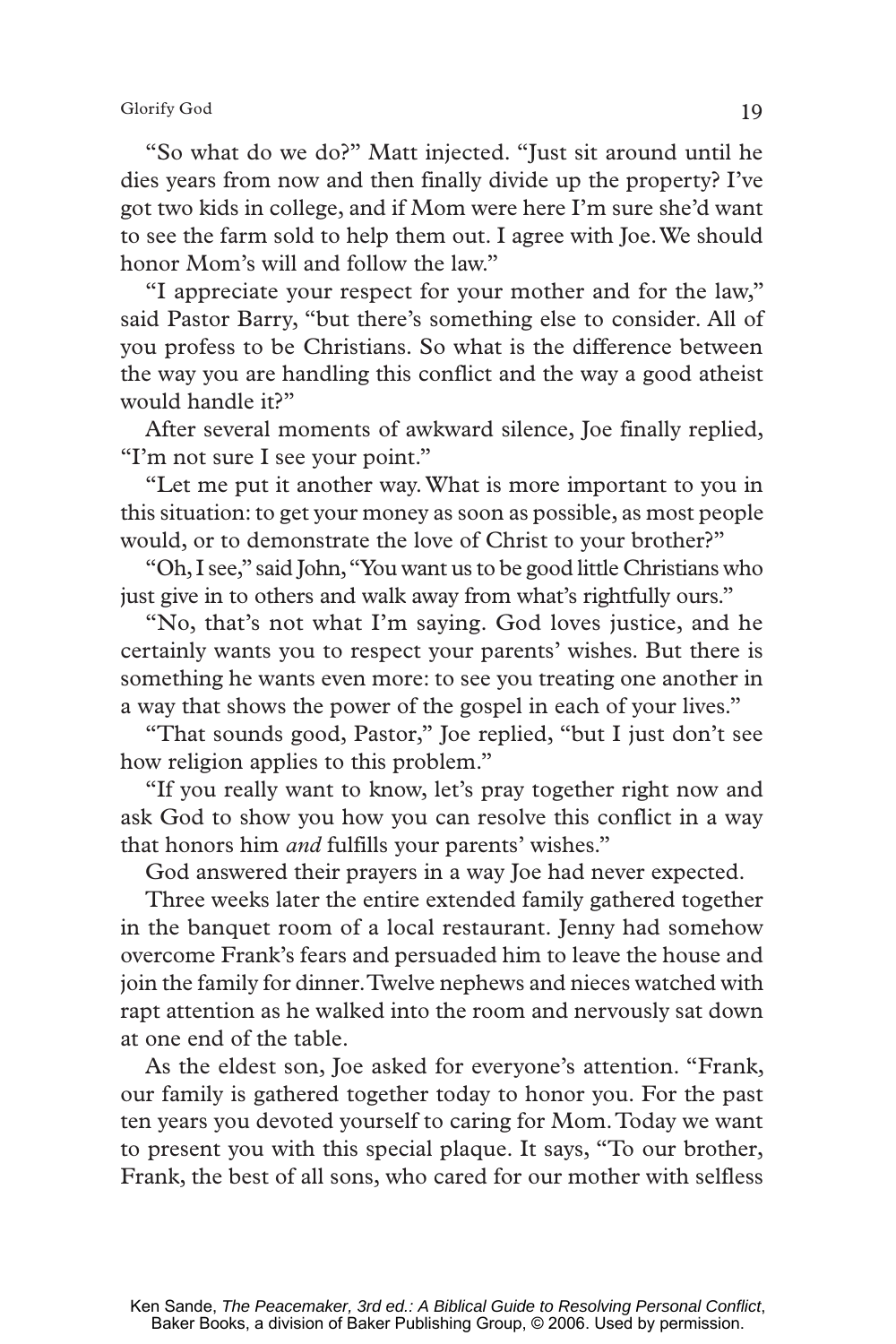love and undying devotion. Your companionship filled her life with joy and delight and was a constant reminder to her of the love of God. With deepest gratitude to a wonderful brother, from Joe, John, Jenny, and Matt."

Tears welled up in Frank's eyes as Joe handed him the plaque. Before he could speak, Joe handed him an envelope.

"Frank," he went on, "in appreciation for all you did for Mom, we want to give you this gift. It is an agreement we have all signed that gives you a life estate in the farmhouse. That means you will be able to stay there as long as you live. We found a buyer who is willing to purchase the rest of the farmland. Ownership of the house will eventually pass to our children. But as long as you want to live there, we want you to know that it is your home."

As Frank clutched the envelope, the dam of emotions finally burst. Months of uncertainty and fear gave way to sobs of relief and gratitude. As Joe leaned over and hugged his brother for the first time in years, Joe's teenage son leaned toward his sister and whispered, "Maybe there is a God after all, because there's no way Dad would have done this on his own."

When someone mistreats or opposes us, our instinctive reaction is to justify ourselves and do everything we can to get our way. This selfish attitude usually leads to impulsive decisions that only make matters worse.

The gospel of Jesus Christ provides the way out of this downward spiral. When we remember what Jesus did for us on the cross, our blinding self-absorption can be replaced with a liberating desire to draw attention to the goodness and power of God. As Colossians 3:1–2 teaches, "Since, then, you have been raised with Christ, set your hearts on things above, where Christ is seated at the right hand of God. Set your minds on things above, not on earthly things."

Focusing on God is the key to resolving conflict constructively. When we remember his mercy and draw on his strength, we invariably see things more clearly and respond to conflict more wisely. In doing so, we can find far better solutions to our problems. At the same time, we can show others that there really is a God and that he delights in helping us do things we could never do on our own.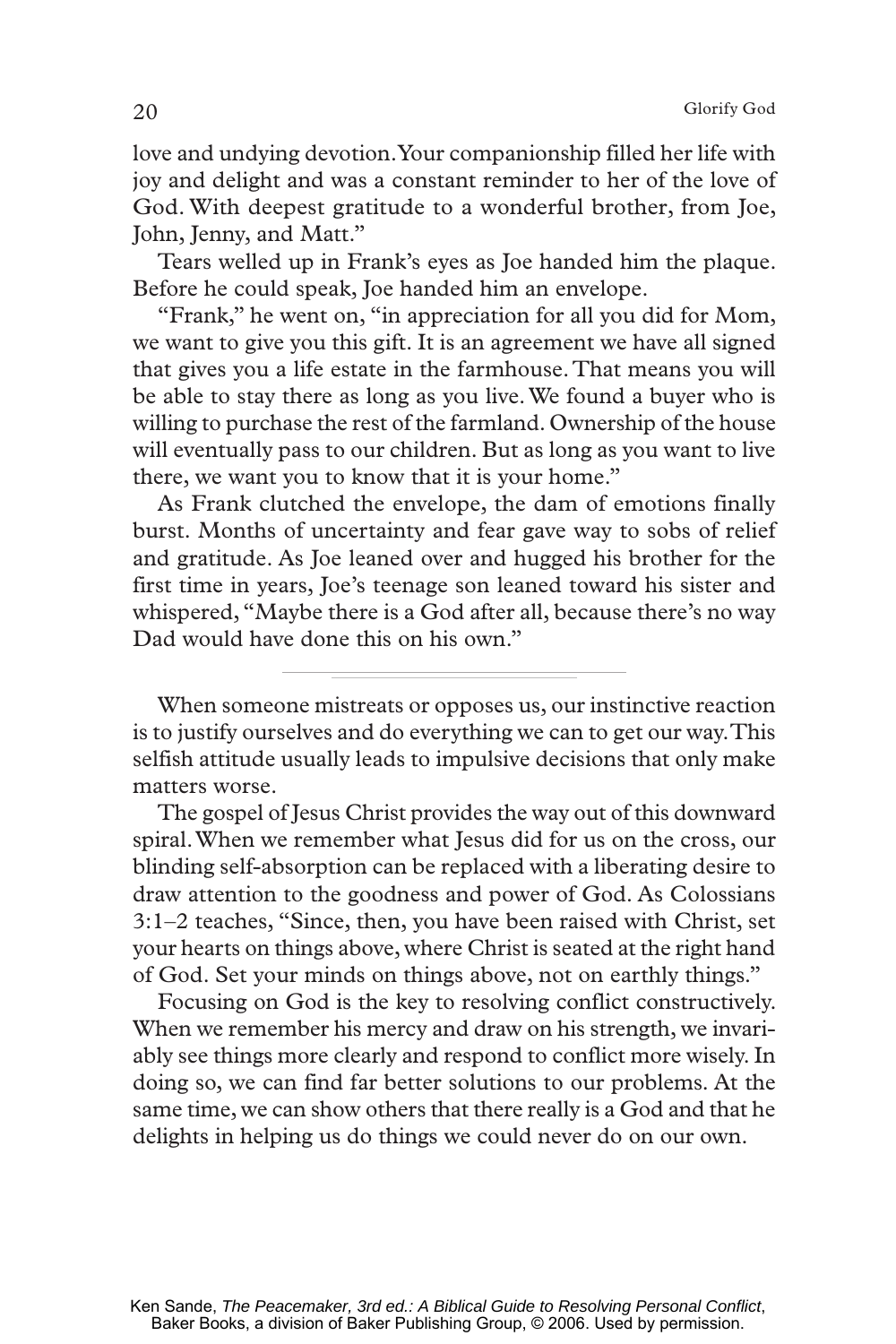1

# CONFLICT PROVIDES O P P O R T U N I T I E S

Well done, good and faithful servant!

Matthew 25:21

love to backpack in Montana's spectacular Beartooth Mountains. One year I ventured out in late spring with three friends. The streams were still swollen from melting snow. Ten miles into the mountains, we came to a stream where the bridge had been washed away. The water was deep and icy cold. There was one place where we might have been able to cross by leaping from rock to rock, but it would mean risking a fall into the rapids.

As we stood there trying to decide what to do, three different perspectives surfaced. One person saw the stream as a dangerous obstacle. Afraid that one of us might fall in and be swept away, he wanted to turn back and look for another trail. Another friend saw the stream as a means to show how tough he was. He wanted to wade straight across, even if that meant we would be wet and cold for a few hours. But two of us saw the stream as an interesting challenge. We studied the rocks leading to the other side and determined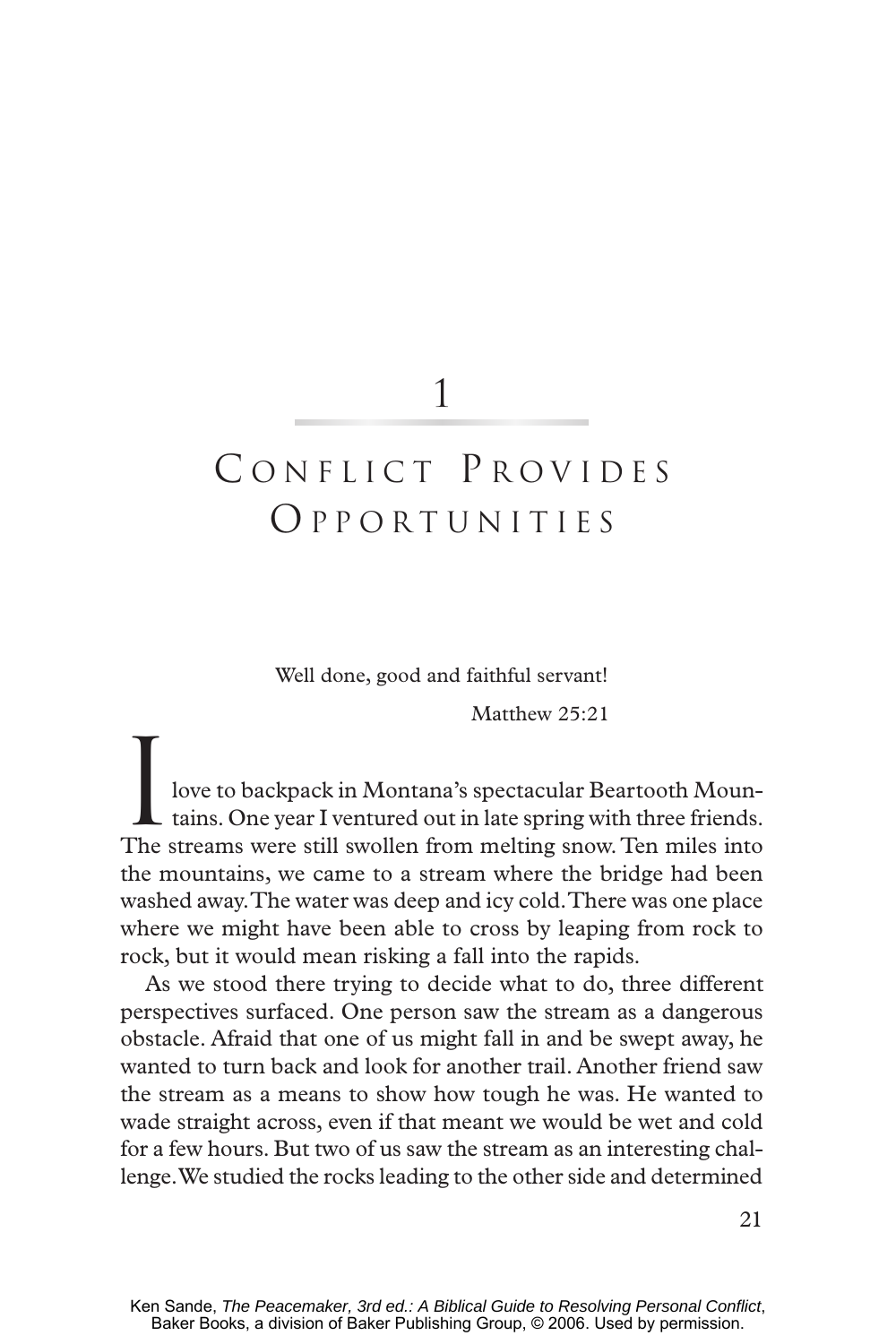where we would need additional footing. Finding a fallen tree in the woods, we laid it across the largest gap between the rocks.

At this point, our two friends began to cooperate with us. Working together, we managed to get one person over to the other bank. Then two of us stood on rocks in the middle of the stream, and the packs were passed to the other side. One by one, we jumped from rock to rock, receiving support from the person ahead. Before long, we were all on the far bank, perfectly dry and exhilarated by our accomplishment.

I have found that people look at conflict in much the same way that my friends and I viewed that stream. To some, conflict is a hazard that threatens to sweep them off their feet and leave them bruised and hurting. To others, it is an obstacle that they should conquer quickly and firmly, regardless of the consequences. But some people have learned that conflict is an opportunity to solve common problems in a way that honors God and offers benefits to those involved. As you will see, the latter view can transform the way you respond to conflict.

#### **The Slippery Slope of Conflict**

There are three basic ways that people respond to conflict. These responses may be arranged on a curve that resembles a hill. On the left slope of the hill we find the *escape responses* to conflict. On

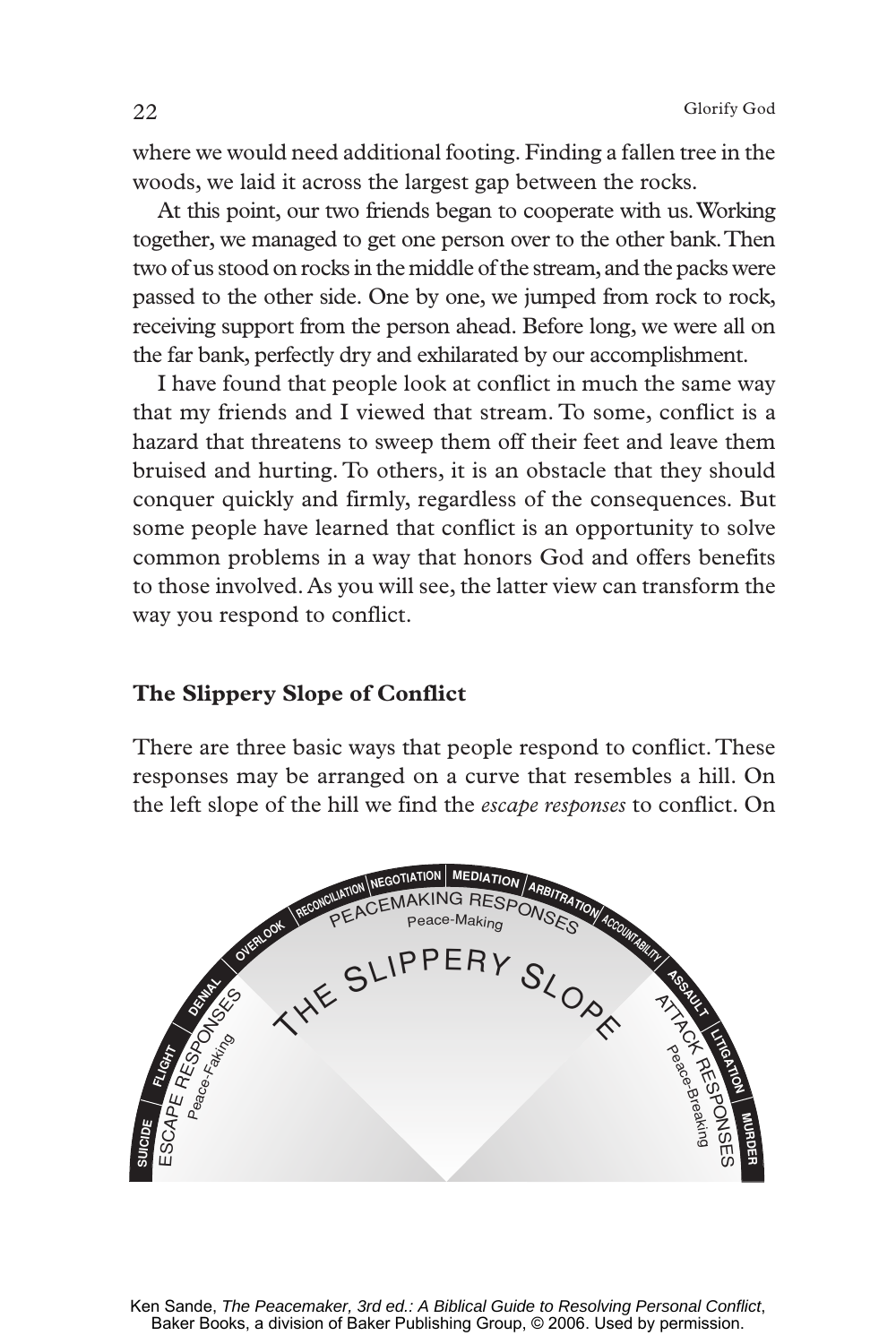the right side are the *attack responses.* And in the center we find the *peacemaking responses.*

Imagine that this hill is covered with ice. If you go too far to the left or the right, you can lose your footing and slide down the slope. Similarly, when you experience conflict, it is easy to become defensive or antagonistic. Both responses make matters worse and can lead to more extreme reactions.

If you want to stay on top of this slippery slope, you need to do two things. First, ask God to help you resist the natural inclination to escape or attack when faced with conflict. Second, ask him to help you develop the ability to live out the gospel by using the peacemaking response that is best suited to resolving a particular conflict. Let's look at each of these responses in more detail.

#### *Escape Responses*

The three responses found on the left side of the slippery slope are called the *escape responses.* People tend to use these responses when they are more interested in avoiding a conflict than in resolving it. This attitude is common within the church, because many Christians believe that all conflict is wrong or dangerous. Thinking that Christians should always agree, or fearing that conflict will inevitably damage relationships, these people usually do one of three things to escape from conflict.

*Denial.* One way to escape from a conflict is to pretend that it does not exist. Or, if we cannot deny that the problem exists, we simply refuse to do what should be done to resolve a conflict properly. These responses bring only temporary relief and usually make matters worse (see Gen. 16:1–6; 1 Sam. 2:22–25).

*Flight.* Another way to escape from a conflict is to run away. This may include leaving the house, ending a friendship, quitting a job, filing for divorce, or changing churches. In most cases, running away only postpones a proper solution to a problem (see Gen. 16:6–8), so flight is usually a harmful way to deal with conflict. Of course, there may be times when it is appropriate to respectfully withdraw from a confusing or emotional situation *temporarily* to calm down, organize your thoughts, and pray. Flight may also be a legitimate response in seriously threatening circumstances,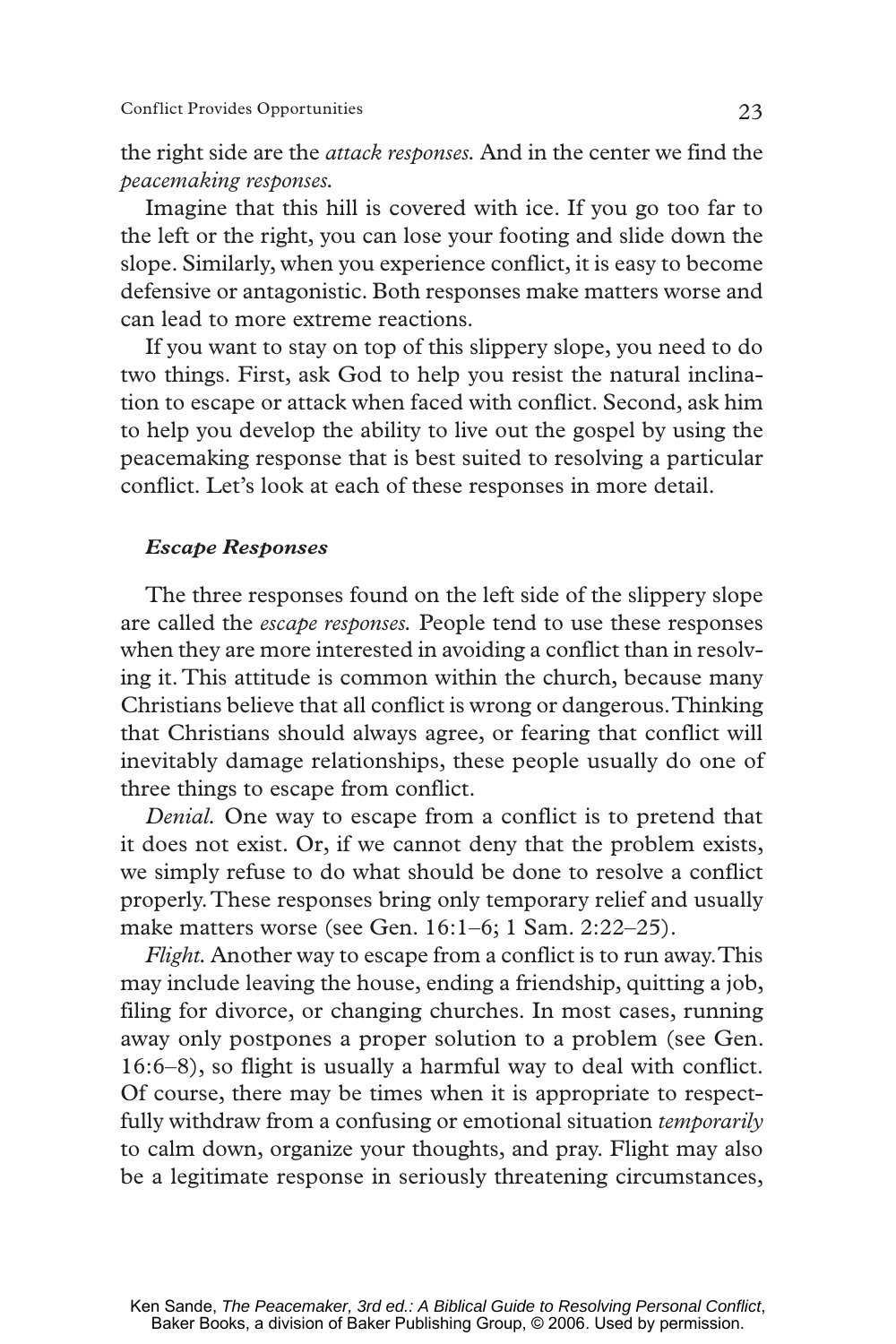such as cases of physical or sexual abuse (see 1 Sam. 19:9–10). If a family is involved in such a situation, however, every reasonable effort should still be made to find trustworthy assistance and come back to seek a lasting solution to the problem. (I will discuss this in more detail in chapter 9.)

*Suicide.* When people lose all hope of resolving a conflict, they may seek to escape the situation (or make a desperate cry for help) by attempting to take their own lives (see 1 Sam. 31:4). Suicide is never the right way to deal with conflict. Tragically, however, suicide has become the third leading cause of death among adolescents in the United States, partly because so many children have never learned how to deal with conflict constructively.

#### *Attack Responses*

The three responses found on the right side of the slippery slope are called the *attack responses.* These responses are used by people who are more interested in winning a conflict than in preserving a relationship. This attitude is seen in people who view conflict as a contest or a chance to assert their rights, to control others, or to take advantage of their situation. Attack responses are typically used by people who are strong and self-confident. But they may also be used by those who feel weak, fearful, insecure, or vulnerable. Whatever the motive, these responses are directed at bringing as much pressure to bear on opponents as is necessary to eliminate their opposition.

*Assault.* Some people try to overcome an opponent by using various forms of force or intimidation, such as verbal attacks (including gossip and slander), physical violence, or efforts to damage a person financially or professionally (see Acts 6:8–15). Such conduct always makes conflicts worse.

*Litigation.* Another way to force people to bend to our will is to take them to court. Although some conflicts may legitimately be taken before a civil judge (see Acts 24:1–26:32; Rom. 13:1–5), lawsuits usually damage relationships and often fail to achieve complete justice. When Christians are involved on both sides, their witness can be severely damaged. This is why Christians are commanded to settle their differences within the church rather than in the civil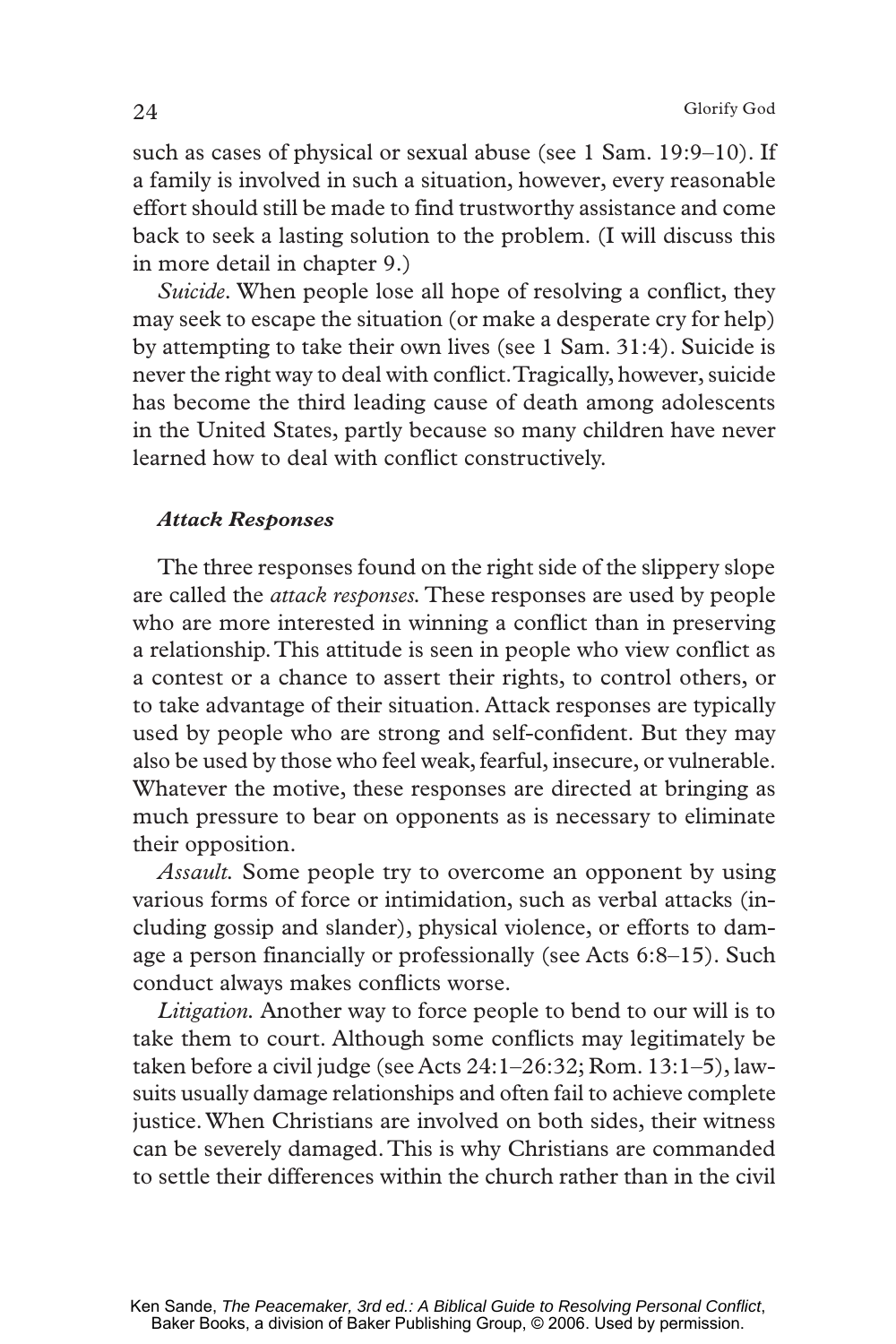courts (1 Cor. 6:1–8). Therefore, it is important to make every effort to settle a dispute out of court whenever possible (Matt. 5:25–26; see appendix D for further discussion).

*Murder.* In extreme cases, people may be so desperate to win a dispute that they will try to kill those who oppose them (see Acts 7:54–58). While most Christians would not actually kill someone, we should never forget that we stand guilty of murder in God's eyes when we harbor anger or contempt in our hearts toward others (see 1 John 3:15; Matt. 5:21–22).

There are two ways that people move into the attack zone. Some resort to an attack response the minute they encounter a conflict. Others move into this zone after they have tried unsuccessfully to escape from a conflict. When they can no longer ignore, cover up, or run away from the problem, they go to the other extreme and attack those who oppose them.

#### *Peacemaking Responses*

The six responses found on the top portion of the slippery slope are called the *peacemaking responses.* These responses are commanded by God, empowered by the gospel, and directed toward finding just and mutually agreeable solutions to conflict. Each of these responses will be discussed in detail in the following chapters, but for now we will do a brief overview.

The first three peacemaking responses may be referred to as "personal peacemaking," because they may be carried out personally and privately, just between you and the other party. The vast majority of conflicts in life should and can be resolved in one of these ways.

*Overlook an offense.* Many disputes are so insignificant that they should be resolved by quietly and deliberately overlooking an offense. "A man's wisdom gives him patience; it is to his glory to overlook an offense" (Prov. 19:11; see also 12:16; 17:14; Col. 3:13; 1 Peter 4:8). Overlooking an offense is a form of forgiveness and involves a deliberate decision not to talk about it, dwell on it, or let it grow into pent-up bitterness or anger.

*Reconciliation.* If an offense is too serious to overlook or has damaged the relationship, we need to resolve personal or relational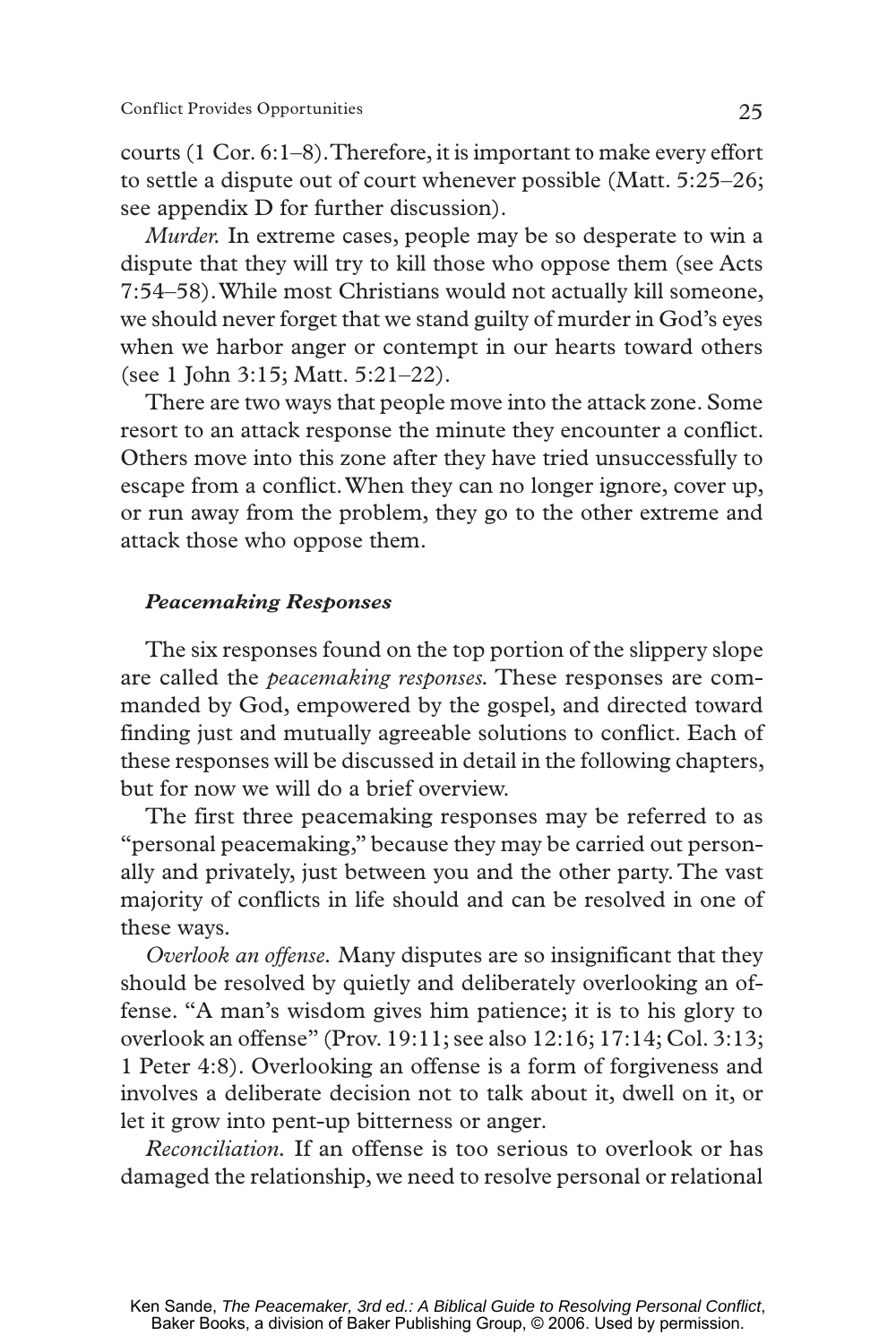issues through confession, loving correction, and forgiveness. "[If] your brother has something against you . . . go and be reconciled" (Matt. 5:23–24; see Prov. 28:13). "Brothers, if someone is caught in a sin, you who are spiritual should restore him gently" (Gal. 6:1; see Matt. 18:15). "Forgive as the Lord forgave you" (Col. 3:13).

*Negotiation.* Even if we successfully resolve *relational* issues, we may still need to work through *material* issues related to money, property, or other rights. This should be done through a cooperative bargaining process in which you and the other person seek to reach a settlement that satisfies the legitimate needs of each side. "Each of you should look not only to your own interests, but also to the interests of others" (Phil. 2:4).

When a dispute cannot be resolved through one of the personal peacemaking responses, God calls us to use one of the next three peacemaking responses, referred to as "assisted peacemaking." These responses require the involvement of other people from your church or Christian community.

*Mediation.* If two people cannot reach an agreement in private, they should ask one or more objective outside people to meet with them to help them communicate more effectively and explore possible solutions. "If he will not listen [to you], take one or two others along" (Matt. 18:16). These mediators may ask questions and give advice, but they have no authority to force you to accept a particular solution.

*Arbitration.* When you and an opponent cannot come to a voluntary agreement on a material issue, you may appoint one or more arbitrators to listen to your arguments and render a binding decision to settle the issue. In 1 Corinthians 6:1–8, Paul indicates that this is how Christians ought to resolve even their legal conflicts with one another: "If you have disputes about such matters, appoint as judges even men of little account in the church" (1 Cor. 6:4).

*Accountability.* If a person who professes to be a Christian refuses to be reconciled and do what is right, Jesus commands church leaders to formally intervene to hold him or her accountable to Scripture and to promote repentance, justice, and forgiveness: "If he refuses to listen [to others], tell it to the church" (Matt. 18:17). Direct church involvement is often viewed negatively among Christians today, but when it is done as Jesus instructs—lovingly, redemp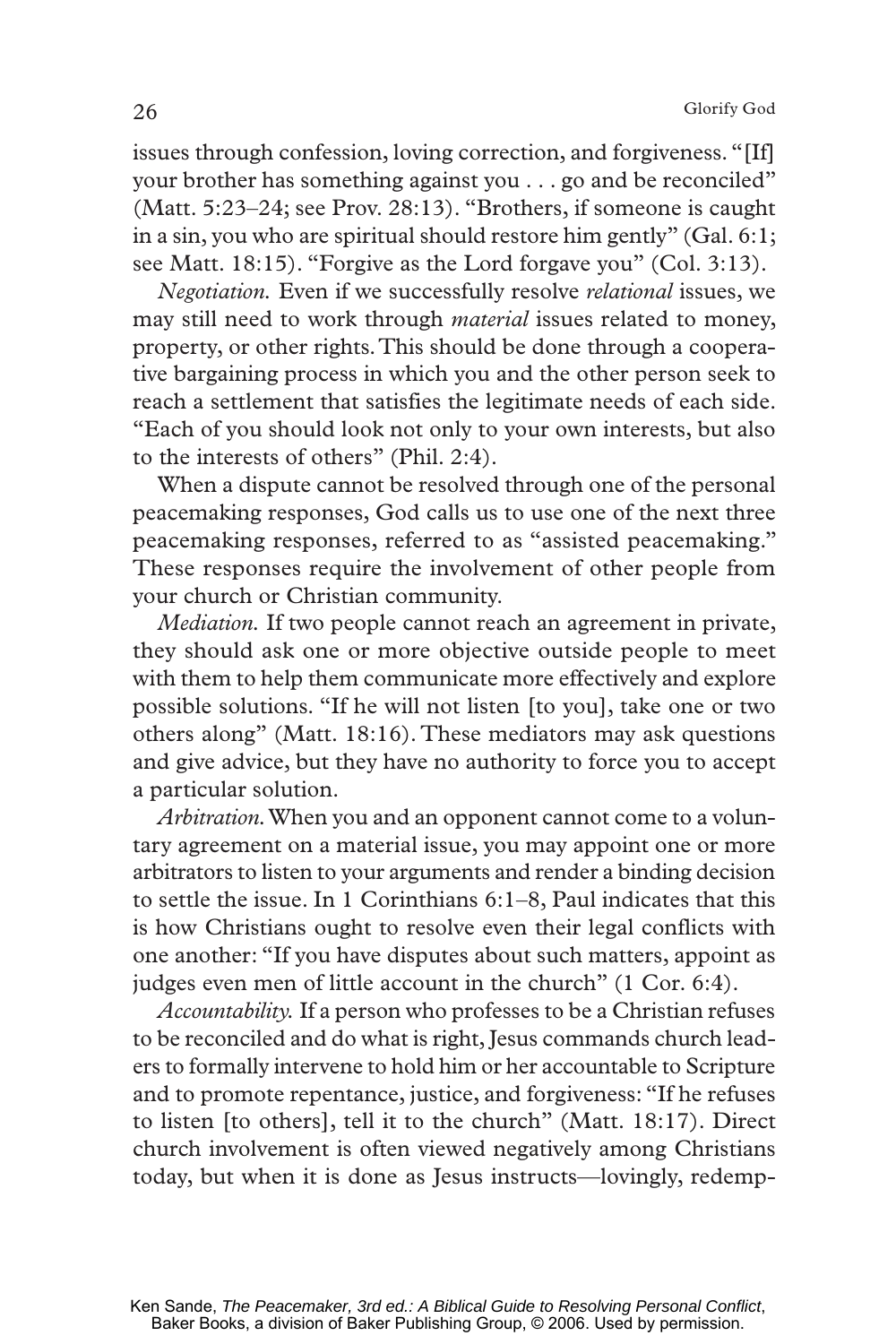tively, and restoratively—it can be the key to saving relationships and bringing about justice and peace.

#### **Interesting Trends on the Slope**

The slippery slope reveals several interesting trends about our responses to conflict. As we move from the left side of the slope to the right (clockwise), our responses tend to go from being private to being public. When we fail to resolve a matter through a private response, more people must get involved as we look to mediation, arbitration, church accountability, or even litigation to settle a dispute.

Moving from left to right on the curve also involves a move from voluntary to forced solutions. In all the responses on the left side of the curve, the parties decide on their own solution. From arbitration on, others impose a result. This is usually less palatable to everyone involved.

The extreme responses to conflict also result in greater losses. Every response to conflict costs you something; you must give up one thing to gain another. Personal peacemaking responses generally produce the most "profitable" exchange; the benefits of your solution are usually worth the time and energy you invest to reach an agreement, especially from a spiritual standpoint. The further you move away from the personal peacemaking zone in either direction, the greater your costs will be, whether in time, money, effort, relationships, or a clear conscience.

There are also three noteworthy parallels between the two sides of the slippery slope. Both extremes of the spectrum result in death, either through suicide or murder, which are terrible problems in our culture. Similarly, assault and flight often come together in classic "fight or flight" behavior, both sides of which avoid dealing with the underlying causes of the conflict. Finally, litigation is often nothing more than professionally assisted denial and attack. When you enter the legal adversarial system, your attorney is expected to make you look faultless and paint your opponent as the one who is entirely responsible for the problem. This distortion of reality usually takes a devastating toll on relationships.

There are also some interesting contrasts between the various responses to conflict. First, there is a difference in focus. When I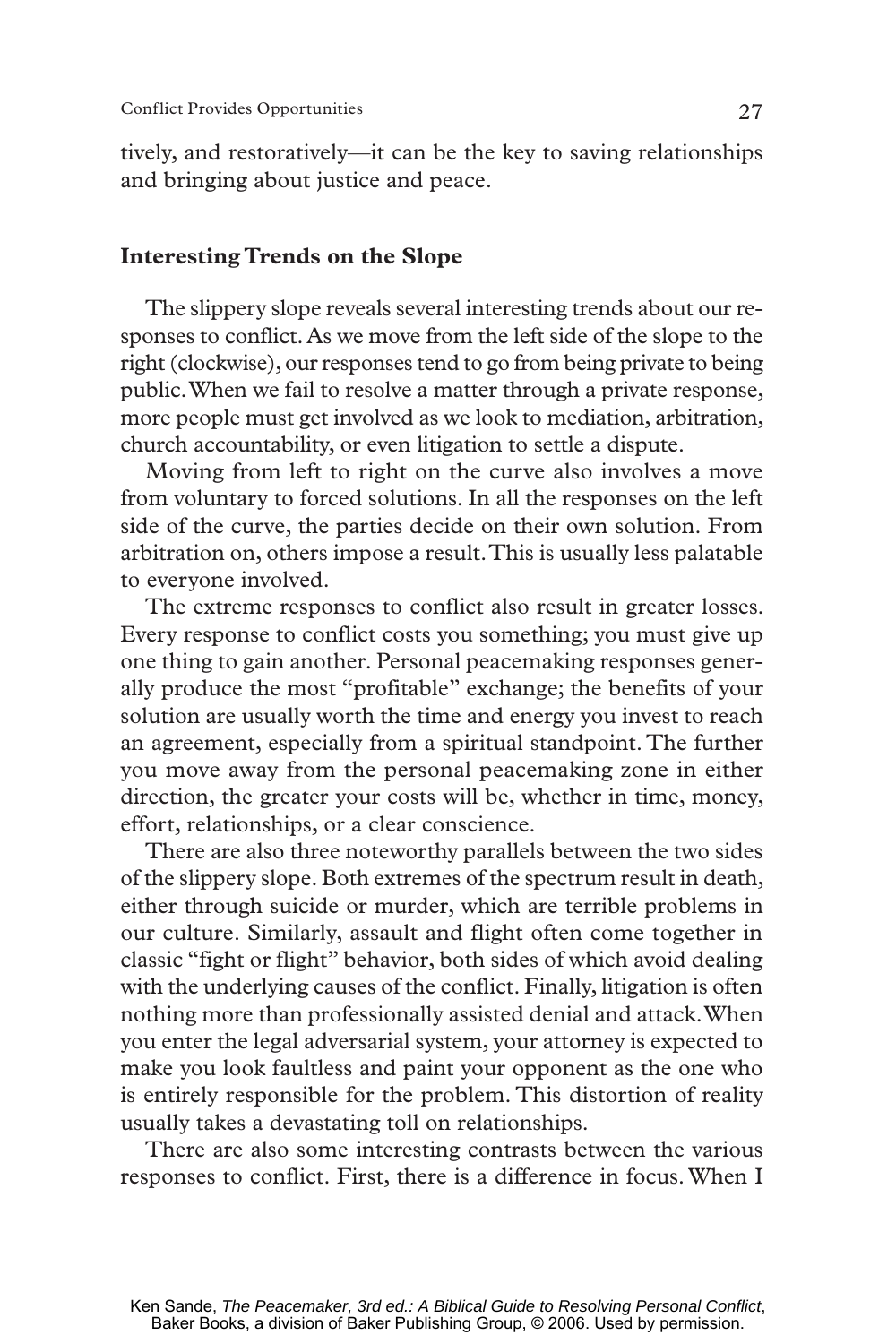resort to an escape response, I am generally focusing on "me." I am looking for what is easy, convenient, or nonthreatening for myself. When I use an attack response, I am generally focusing on "you," blaming you and expecting you to give in and solve the problem. When I use a peacemaking response, my focus is on "us." I am aware of everyone's interests in the dispute, especially God's, and I am working toward mutual responsibility in solving a problem.

The issue of goals reveals a second difference between various responses. People who use escape responses are usually intent on "peace-faking," or making things look good even when they are not. (This is especially common in the church, where people are often more concerned about the appearance of peace than the reality of peace.) Attack responses are used by people who are prone to "peace-breaking." They are more than willing to sacrifice peace and unity to get what they want. Those who use the responses on the top of the slippery slope are committed to "peace-making" and will work long and hard to achieve true justice and genuine harmony with others.

Finally, there is a difference in results. When a person earnestly pursues the peacemaking responses to conflict, there is a greater likelihood that he or she will eventually see reconciliation. In contrast, both the escape and attack responses to conflict almost inevitably result in KYRG: *Kiss your relationship good-bye.*

The different responses to conflict and their associated dynamics were dramatically revealed in a family conflict I conciliated. I was asked to help seven adult brothers and sisters settle a dispute over whether they should keep their elderly mother in her home or place her in a retirement center. Five of the siblings were doing all they could to escape from the situation, either by pretending that the conflict did not exist or by refusing to meet with the others to talk about it. The other two attacked each other intensely and frequently, slandering one another to family and friends and fighting in court to obtain control through legal guardianship.

The first step in resolving the dispute was to help the family change the way they had been responding to the situation. The five siblings who had been trying to escape from the problem finally saw the benefits of mediation and agreed to meet together. The other two sisters grudgingly consented to mediation, but they continued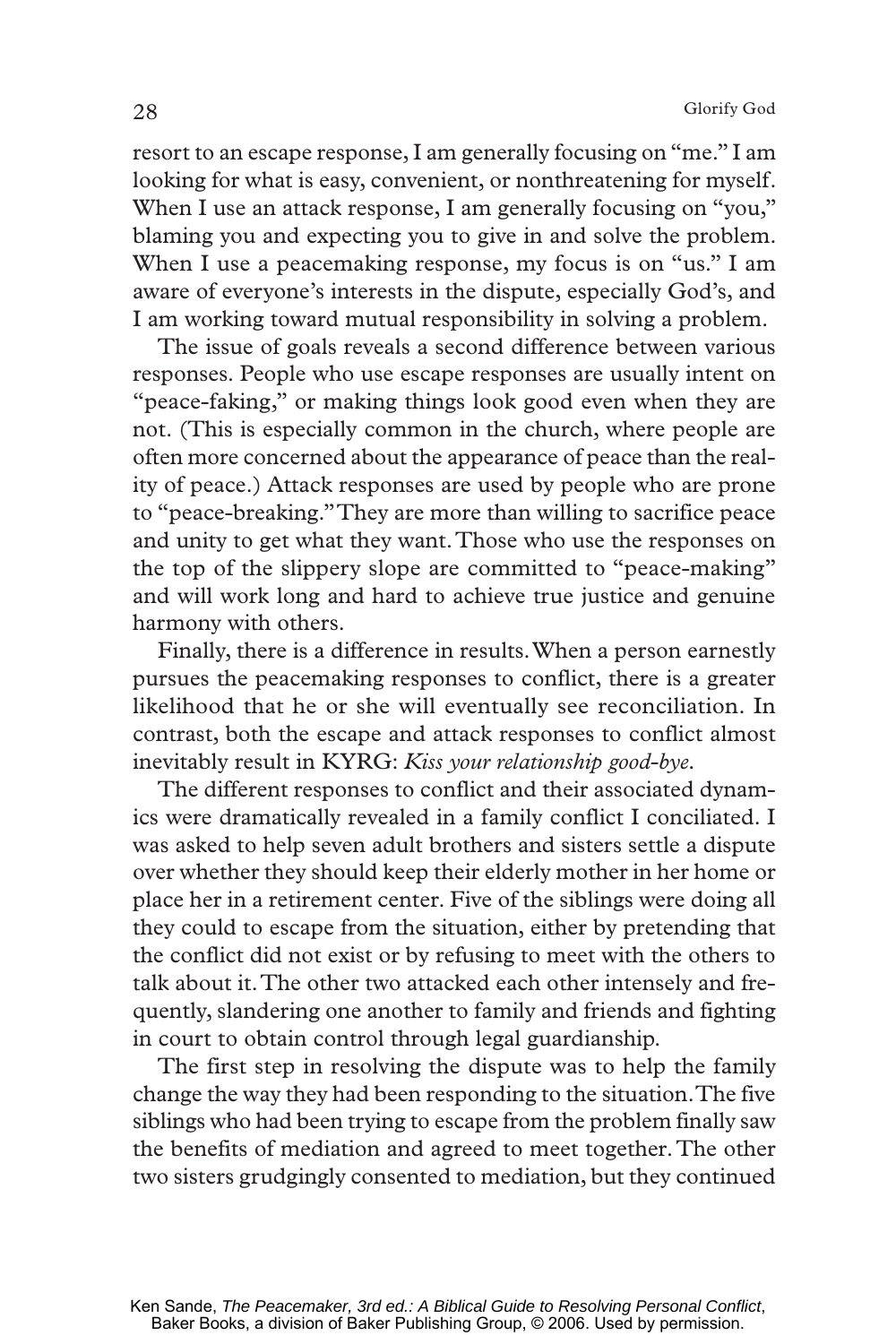to attack each other during our meetings, accusing each other of improper motives and demanding opposing solutions. Our investment of time and energy was producing no results, and relationships were suffering further damage.

I finally asked to talk with the two sisters in private. Putting the guardianship issue aside for a moment, I asked them to take a look at how they were treating one another. As we examined their attitudes and behavior in the light of a few relevant Bible passages, the Lord began to work in their hearts. The real cause of the conflict finally came to the surface. Almost twenty years earlier, one sister had said something that deeply hurt the other. The offended sister brooded over the insult, and their relationship was steadily poisoned. Consequently, they opposed each other in everything, even if it involved their mother's care.

As we continued to talk and pray, they began to deal with their feelings and actions in the light of the gospel. God softened their hearts and moved them to confess their sins and forgive each other. With tears in their eyes, they embraced each other for the first time in twenty years. They soon joined their brothers and sister and explained what had happened. Within five minutes, all seven children agreed that their mother would be happier in her own home, and in another fifteen minutes they negotiated a schedule for her care. As you can imagine, when they told her the news that evening, the reconciliation of her children brought her more joy than the decision about her living arrangement.

#### **A Biblical View of Conflict**

Many of the problems associated with the escape and attack responses to conflict can be prevented if you learn to look at and respond to conflict in a biblical way. In his Word, God has explained why conflicts occur and how we should deal with them. The more we understand and obey what he teaches, the more effective we will be in resolving disagreements with other people. The following are a few of the basic principles behind a biblical view of conflict.

Let's begin our discussion by defining conflict as *a difference in opinion or purpose that frustrates someone's goals or desires.* This defi-

Ken Sande, *The Peacemaker, 3rd ed.: A Biblical Guide to Resolving Personal Conflict*, Baker Books, a division of Baker Publishing Group, © 2006. Used by permission.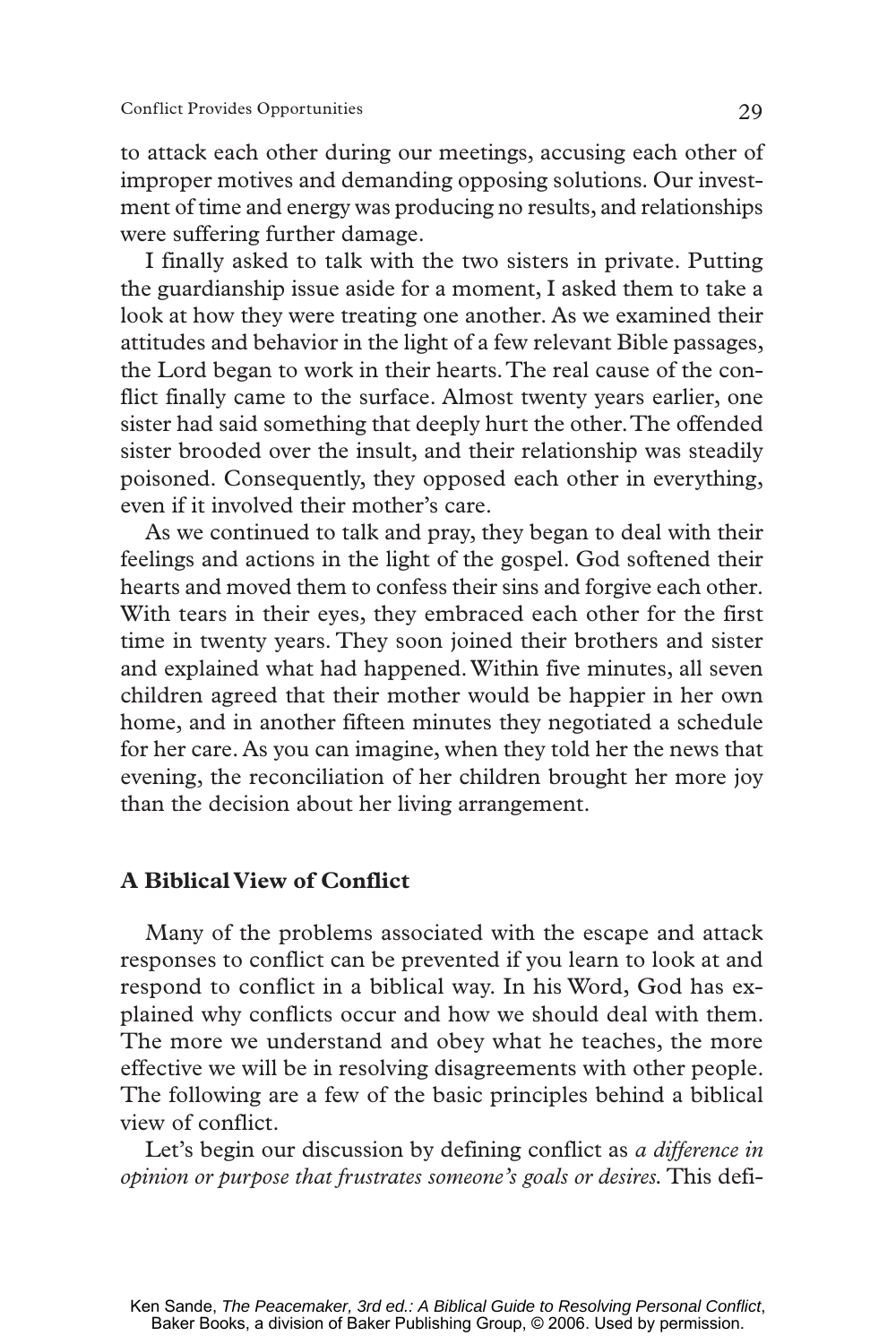nition is broad enough to include innocuous variations in taste, such as one spouse wanting to vacation in the mountains while the other prefers the waterfront, as well as hostile arguments, such as fights, quarrels, lawsuits, or church divisions.

There are four primary causes of conflict. Some disputes arise because of misunderstandings resulting from poor communication (see Josh. 22:10–34). Differences in values, goals, gifts, calling, priorities, expectations, interests, or opinions can also lead to conflict (see Acts 15:39; 1 Cor. 12:12–31). Competition over limited resources, such as time or money, is a frequent source of disputes in families, churches, and businesses (see Gen. 13:1–12). And, as we will see below, many conflicts are caused or aggravated by sinful attitudes and habits that lead to sinful words and actions (see James  $4:1-2$ ).

Conflict is not necessarily bad, however. In fact, the Bible teaches that *some* differences are natural and beneficial. Since God has created us as unique individuals, human beings will often have different opinions, convictions, desires, perspectives, and priorities. Many of these differences are not inherently right or wrong; they are simply the result of God-given diversity and personal preferences (see 1 Cor. 12:21–31). When handled properly, disagreements in these areas can stimulate productive dialogue, encourage creativity, promote helpful change, and generally make life more interesting. Therefore, although we should seek *unity* in our relationships, we should not demand *uniformity* (see Eph. 4:1–13). Instead of avoiding all conflicts or demanding that others always agree with us, we should rejoice in the diversity of God's creation and learn to accept and work with people who simply see things differently than we do (see Rom. 15:7; cf. 14:1–13).

Not all conflict is neutral or beneficial, however. The Bible teaches that many disagreements are the direct result of sinful attitudes and behavior. As James 4:1–2 tells us, "What causes fights and quarrels among you? Don't they come from your desires that battle within you? You want something but don't get it. You kill and covet, but you cannot have what you want. You quarrel and fight. . . ." When a conflict is the result of sinful desires or actions that are too serious to be overlooked, we need to avoid the temptation to escape or attack. Instead, we need to pursue one of the peacemaking responses

Ken Sande, *The Peacemaker, 3rd ed.: A Biblical Guide to Resolving Personal Conflict*, Baker Books, a division of Baker Publishing Group, © 2006. Used by permission.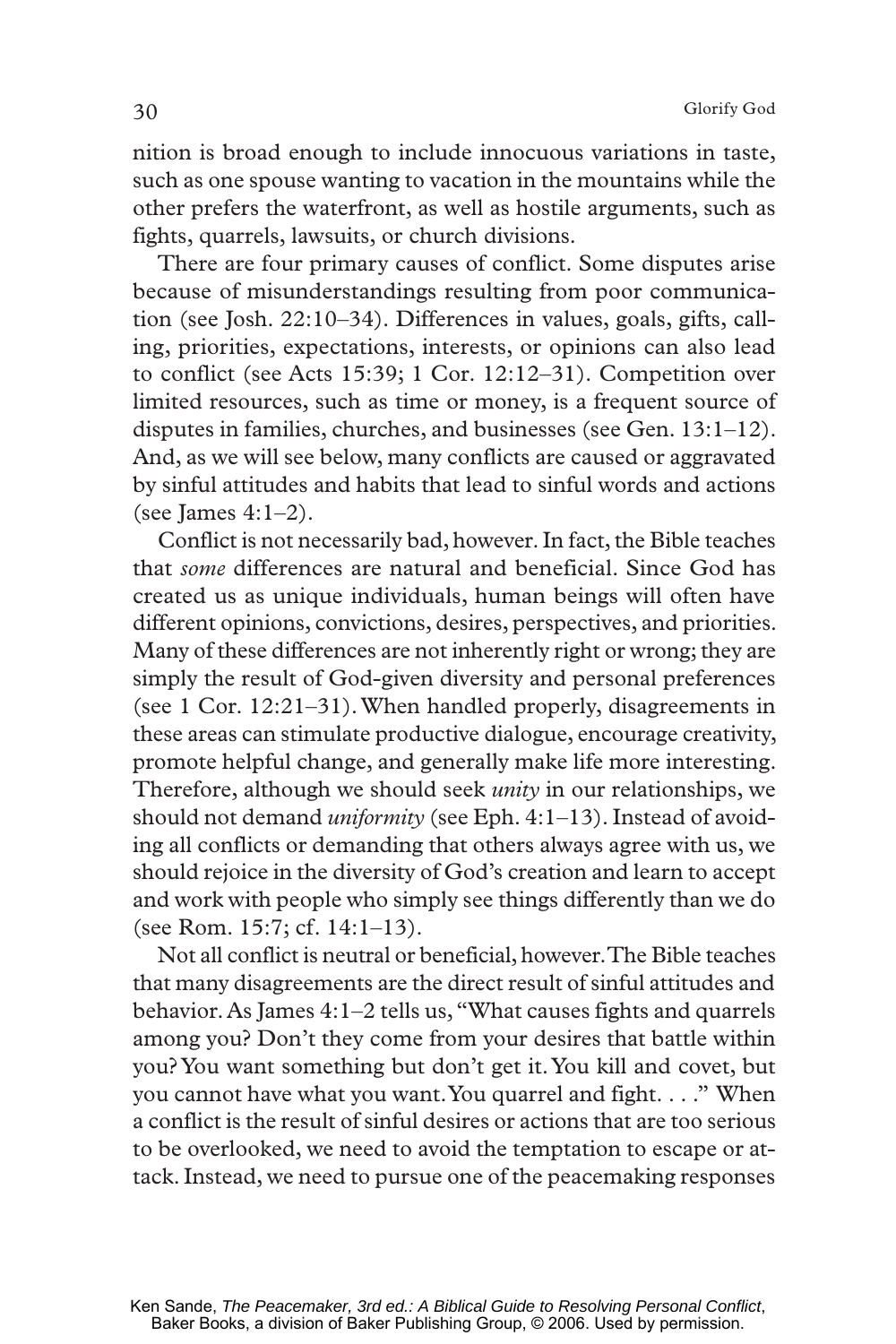to conflict, which can help us get to the root cause of the conflict and restore genuine peace.

Most importantly, the Bible teaches that we should see conflict neither as an inconvenience nor as an occasion to force our will on others, but rather as an opportunity to demonstrate the love and power of God in our lives. This is what Paul told the Christians in Corinth when religious, legal, and dietary disputes threatened to divide their church:

So whether you eat or drink or whatever you do, do it all for the glory of God. Do not cause anyone to stumble, whether Jews, Greeks or the church of God—even as I try to please everybody in every way. For I am not seeking my own good but the good of many, so that they may be saved. Follow my example, as I follow the example of Christ.

1 Corinthians 10:31–11:1

This passage presents a radical view of conflict: It encourages us to look at conflict as an opportunity to glorify God, serve others, and grow to be like Christ. This perspective may seem naive and impractical at first glance, especially to someone who is presently embroiled in a dispute. As you will see, however, this view can inspire remarkably practical responses to conflict. These responses are described in detail later in this book, but an overview now will be helpful.

#### **Glorify God**

Conflict always provides an opportunity to glorify God, that is, to bring him praise and honor by showing who he is, what he is like, and what he is doing. The best way to glorify God in the midst of conflict is to depend on and draw attention to his grace, that is, the undeserved love, mercy, forgiveness, strength, and wisdom he gives to us through Jesus Christ. You can do this in several ways.

First, *you can trust God.* Instead of relying on your own ideas and abilities as you respond to people who oppose you, ask God to give you grace to depend on him and follow his ways, even if they are completely opposite to what you feel like doing (Prov. 3:5–7).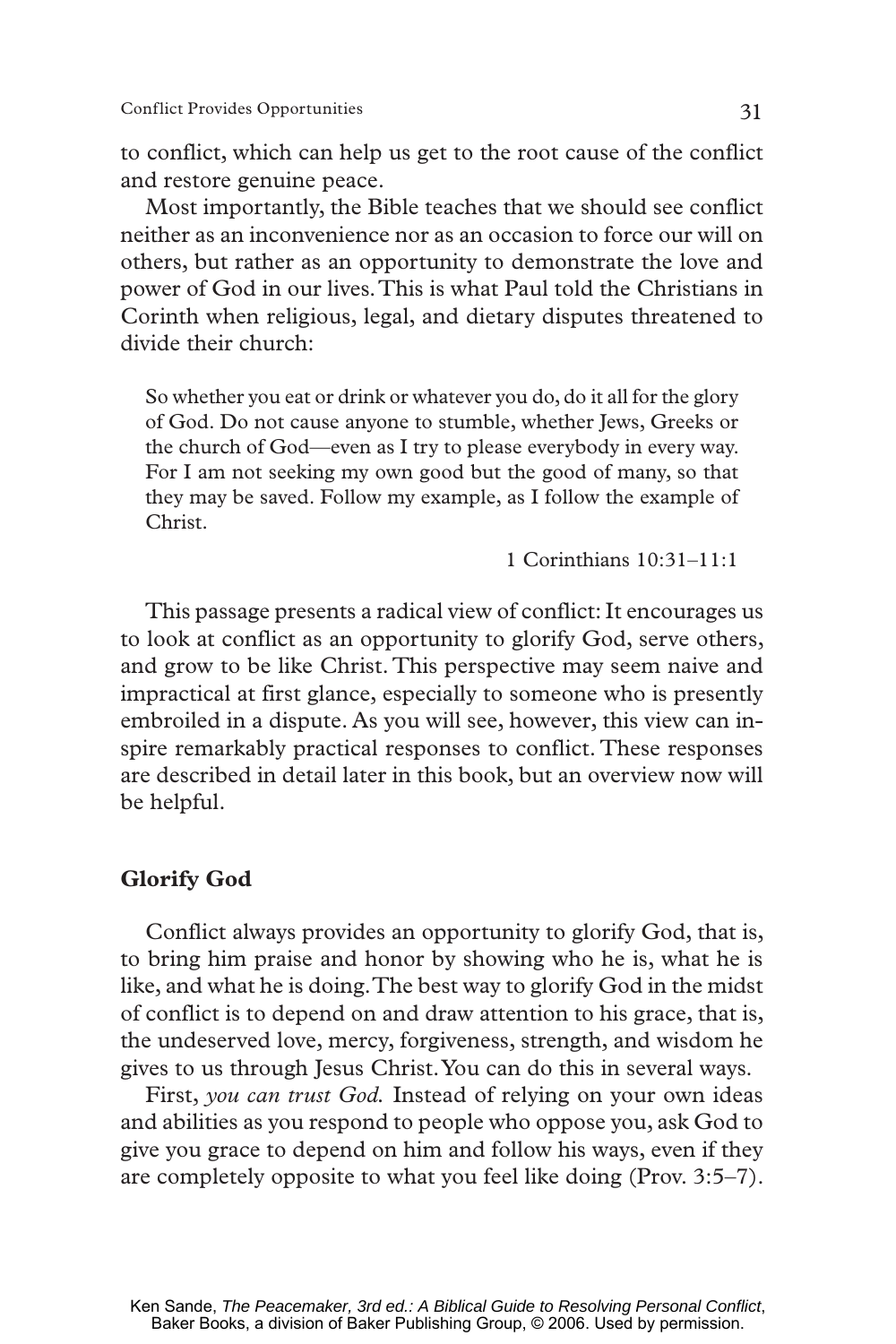Above all, hold on tightly to the liberating promises of the gospel. Trust that Jesus has forgiven your sins, and confess them freely. Believe that he is using the pressures of conflict to help you to grow, and cooperate with him. Depend on his assurance that he is always watching over you, and stop fearing what others might do to you. Know that he delights to display his sanctifying power in your life, and attempt to do things that you could never accomplish in your own strength, such as forgiving someone who has hurt you deeply. As you trust the Lord in these "unnatural" ways, people will have the opportunity to see that God is real and praise him for his work in your life (see Acts 16:22–31).

Second, *you can obey God.* One of the most powerful ways to glorify God is to do what he commands (Matt. 5:16; John 17:4; Phil. 1:9–10). As Jesus said, "This is to my Father's glory, that you bear much fruit, showing yourselves to be my disciples" (John 15:8). Obeying God's commands without compromise honors him by showing that his ways are absolutely good, wise, and dependable. Our obedience also demonstrates that he is worthy of our deepest love and devotion. Jesus said, "If you love me, you will obey what I command. . . . Whoever has my commands and obeys them, he is the one who loves me. . . . If anyone loves me, he will obey my teaching. . . . He who does not love me will not obey my teaching. . . . the world must learn that I love the Father and that I do exactly what my Father has commanded me" (John 14:15–31; cf. 1 John 5:3 and 2 John 5–6). This repetition makes a life-changing point: If you want to honor Jesus and show that he is worthy to be loved more than anything in the world, learn his ways and obey his commands.

Third, *you can imitate God.* When the believers in Ephesus were struggling with conflict, the apostle Paul gave them this timeless advice: "Be imitators of God, therefore, as dearly loved children and live a life of love, just as Christ loved us and gave himself up for us as a fragrant offering and sacrifice to God" (Eph. 5:1–2; see 1 John 2:6). As Paul knew, imitating Jesus in the midst of conflict is the surest path to restoring peace and unity with those who oppose us (see Eph. 4:1–3). More importantly, when we live out the gospel in our lives and mirror Jesus' humility, mercy, forgiveness, and loving correction, we surprise the world and give concrete evidence of the Lord's presence and power in our lives (see Phil. 1:9–11; 1 Peter 2:12).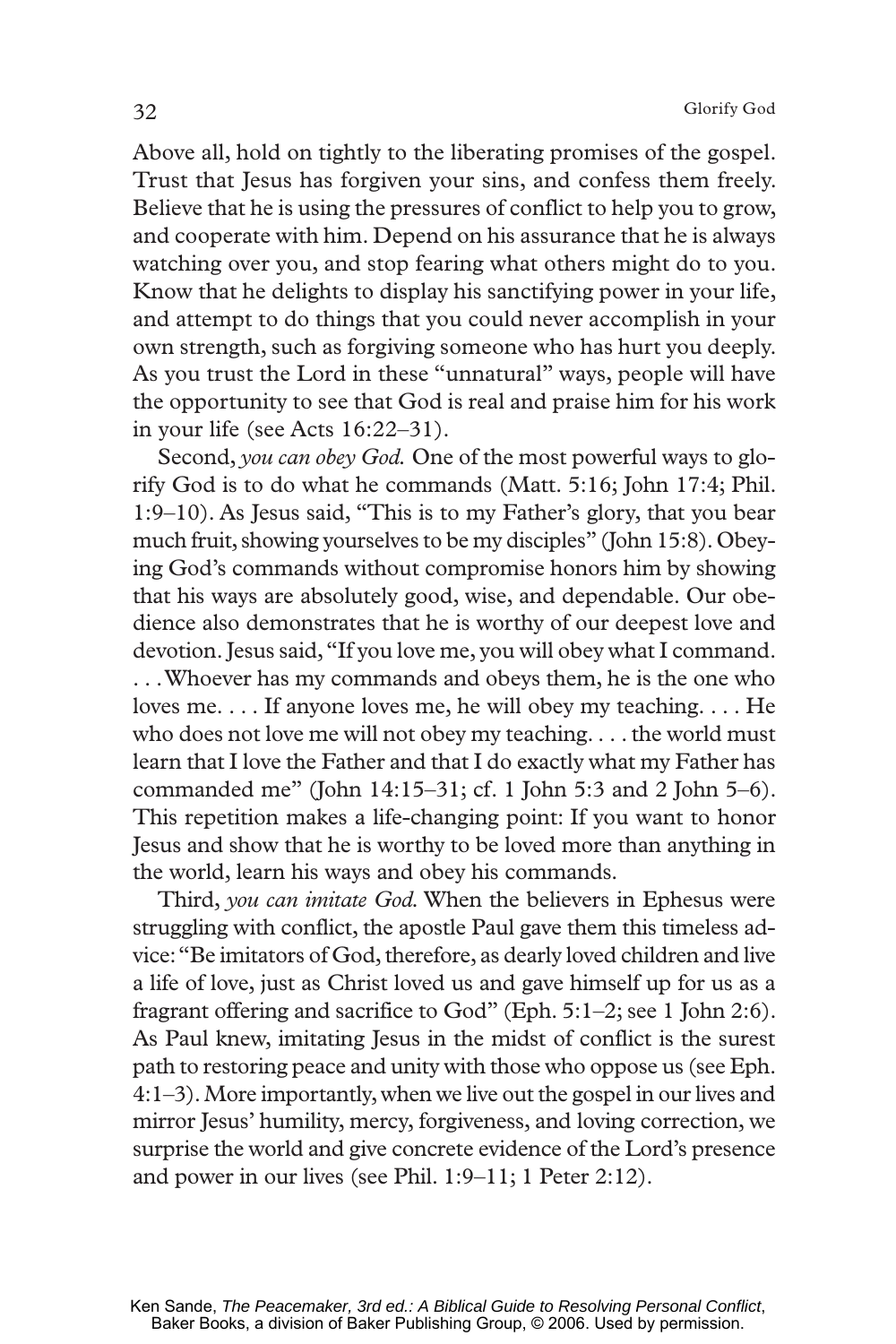Fourth, *you can acknowledge God.* As God gives you grace to respond to conflict in unusual and effective ways, other people will often take notice and wonder how you do it. If you are silent, they may give you credit for the remarkable things you have done, which would rob God of his glory. Instead, use these special opportunities to breathe grace to other people by telling them that it is God who has been working in you to do things you could never do on your own (Phil. 2:13; 1 Peter 3:14–16). Then go on to share the gospel, telling them of Jesus' love for them, his saving work on the cross, and his offer to forgive their sins and free them from the attitudes and actions that lead to conflict. You may have their attention only for a moment. Make the most of it by pointing straight at Jesus and giving him all the glory.

Every time you encounter a conflict, you will inevitably show what you really think of God. If you want to show that you love him "with all your heart and with all your soul and with all your mind" (Matt. 22:37), then ask him to help you trust, obey, imitate, and acknowledge him, especially when it is difficult to do so. This behavior honors God and shows others how worthy he is of your devotion and praise.

This principle was powerfully illustrated in the apostle Peter's life. Just before Jesus ascended into heaven, he warned Peter that he would be executed for his faith. In John 21:19 we are told that "Jesus said this to indicate the kind of death by which Peter would glorify God." How would Peter glorify God by dying? He would show that God is so excellent and trustworthy and his ways are so perfect that it is better to die than to turn away from him or disobey his commands (cf. Dan. 3:1–30; 6:1–28; Acts 5:17–42; 6:8–7:60). Peter was willing to pay the highest price possible, his very life, to show how much he loved and trusted God.

Glorifying God will benefit *you* as well, especially when you are involved in a conflict. Many disputes begin or grow worse because one or both sides give in to their emotions and say or do things they later regret. When you focus on trusting, obeying, imitating, and acknowledging God, you will be less inclined to stumble in these ways. As Psalm 37:31 says, "The law of his God is in his heart; his feet do not slip."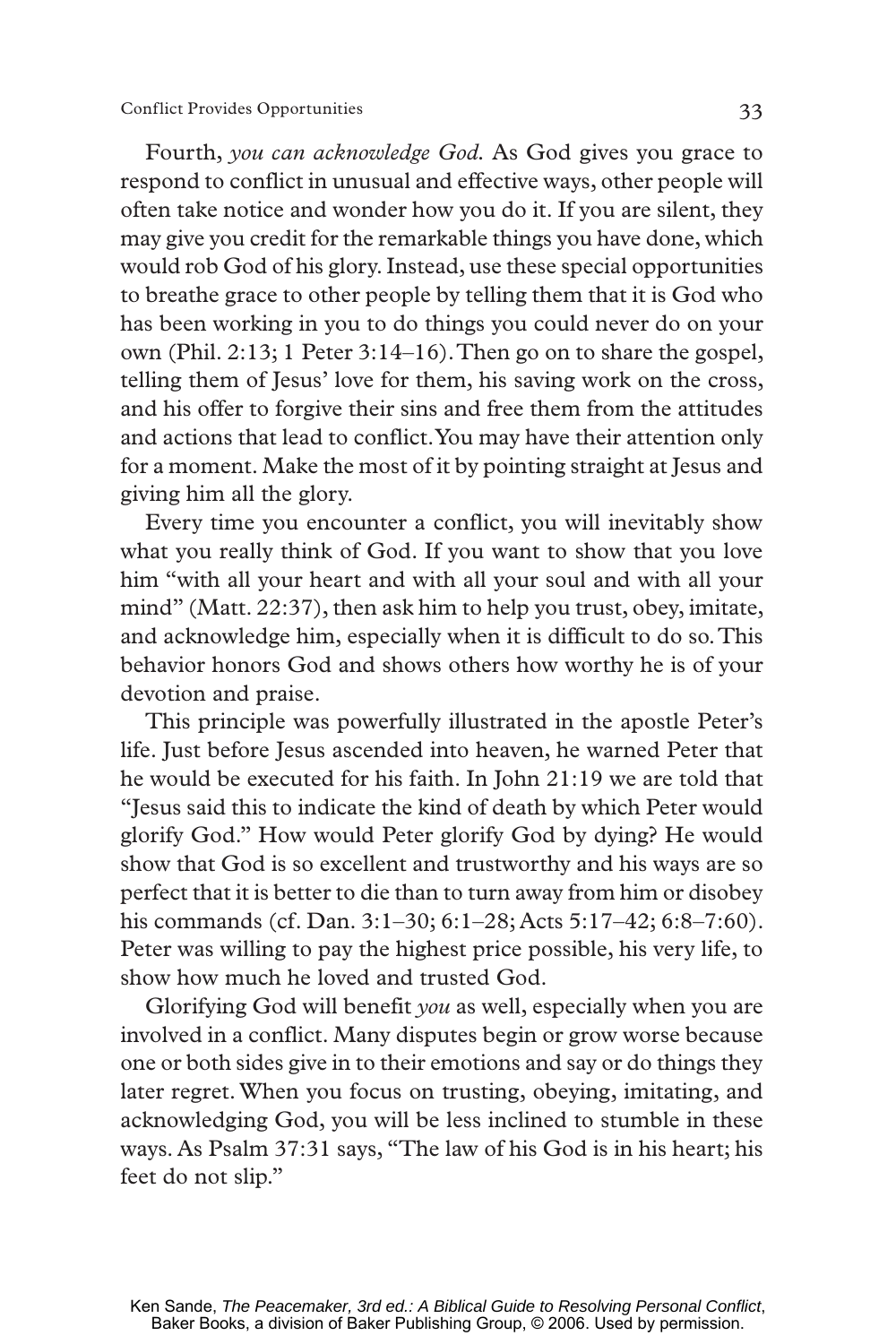The other benefit of a God-centered approach to conflict resolution is that it makes you less dependent on results. Even if others refuse to respond positively to your efforts to make peace, you can find comfort in the knowledge that God is pleased with your obedience. That knowledge can help you to persevere in difficult situations.

It is important to realize that if you do not glorify God when you are involved in a conflict, you will inevitably glorify someone or something else. By your actions you will show either that you have a big God or that you have a big self and big problems. To put it another way, if you do not focus on God, you will inevitably focus on yourself and your will, or on other people and the threat of their wills.

One of the best ways to keep your focus on the Lord is to continually ask yourself these questions: How can I please and honor God in this situation? In particular, how can I bring praise to Jesus by showing that he has saved me and is changing me? Seeking to please and honor God is a powerful compass for life, especially when we are faced with difficult challenges. Jesus himself was guided by these goals. He said, "I seek not to please myself but him who sent me" (John 5:30). "The one who sent me is with me; he has not left me alone, for I always do what pleases him" (John 8:29). "I have brought you glory on earth by completing the work you gave me to do" (John 17:4). King David showed the same desire when he wrote: "May the words of my mouth and the meditation of my heart be pleasing in your sight, O LORD, my Rock and my Redeemer" (Ps. 19:14).

When displaying the riches of God's love and pleasing him is more important than holding onto worldly things and pleasing yourself, it becomes increasingly natural to respond to conflict graciously, wisely, and with self-control. This approach brings glory to God and sets the stage for effective peacemaking.

#### **Serve Others**

As Paul reminded the Corinthians, conflict also provides an opportunity to serve others. This sounds absurd from a worldly perspective, because the world says, "Look out for Number One."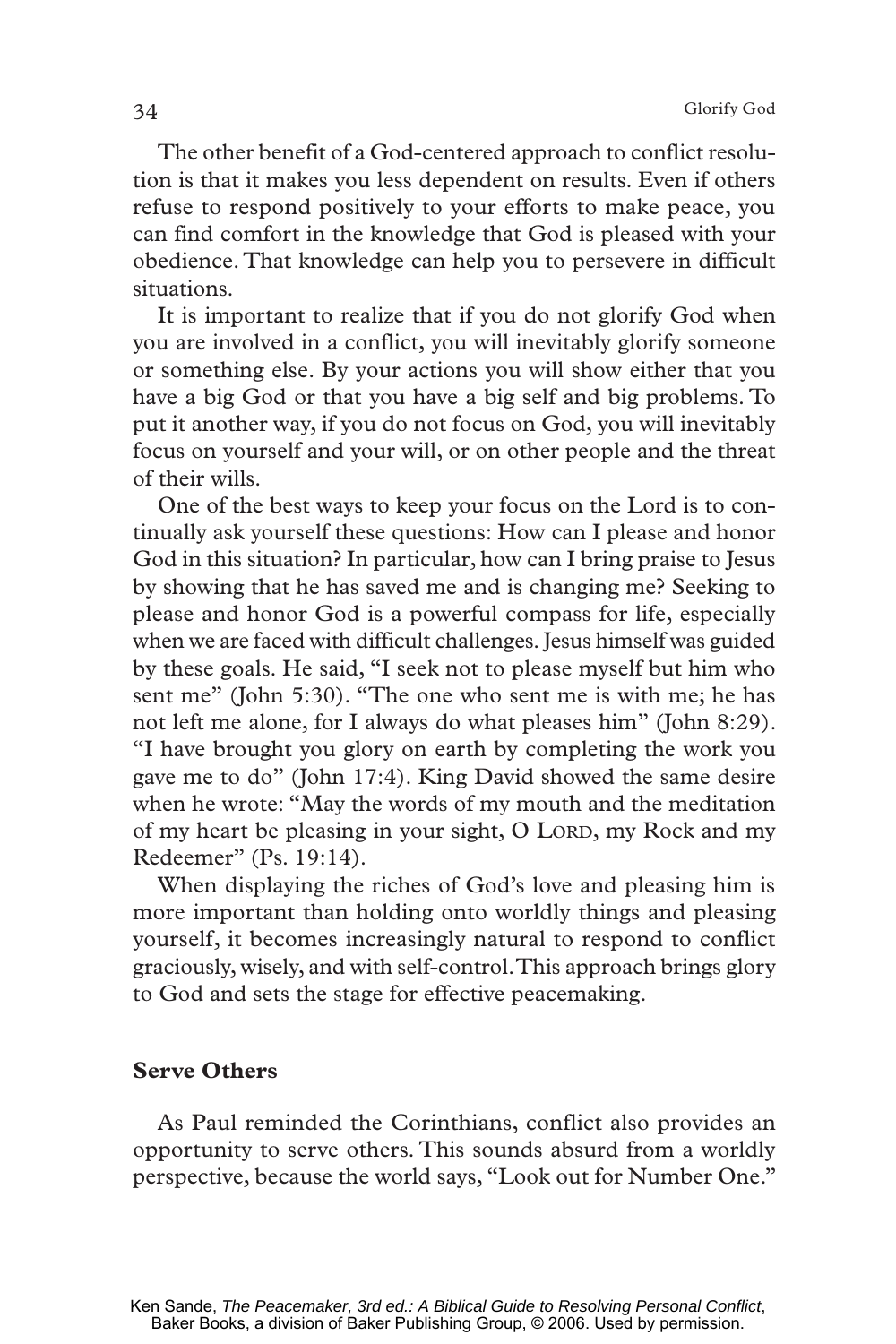But Jesus says, "Love your enemies, do good to those who hate you, bless those who curse you, pray for those who mistreat you" (Luke 6:27–28). Clearly, we are *not* released from the command to love our neighbor as ourselves, even when that neighbor is hating, cursing, and mistreating us. Instead of reacting harshly or seeking revenge, God calls us to be merciful to those who offend us, just as he is merciful to us (Luke 6:36). We cannot serve others this way in our own strength. We must continually breathe in God's grace (through the study of his Word, prayer, worship, and Christian fellowship) and then breathe out his love, mercy, forgiveness, and wisdom to others through our words and actions. You can do this in several ways.

In some situations, God may use you to help an opponent understand his interests and find better solutions to his problems than he would have developed alone (Phil. 2:3–4). If you follow the principles of negotiation described in chapter 11, you can often develop creative ways to satisfy both your needs and the needs of your opponent. Instead of allowing a conflict to pit you against each other, you can learn to work together against a common problem.

In other cases, the Lord may give you an opportunity to carry your opponent's burdens by providing for his or her spiritual, emotional, or material needs (Gal. 6:2, 9–10). It may be that your conflict has little to do with actual differences between the two of you and much to do with other problems in your opponent's life. When people lash out at you, it is sometimes symptomatic of other frustrations. (This behavior is particularly common in families and close friendships.) Instead of reacting defensively, try to discern ways that you can help others deal with those problems. This does not mean you should take on their responsibilities. Rather, you should help them lift those burdens that are beyond their abilities. Such behavior brings glory to God and may soften an opponent's heart and open the way for reconciliation (see Rom. 12:20).

The Lord may also use you to help others learn where they have been wrong and need to change (Gal. 6:1–2). As we will see later, this will usually involve private correction. If that does not work, God may involve others in the church to help bring about needed repentance and change.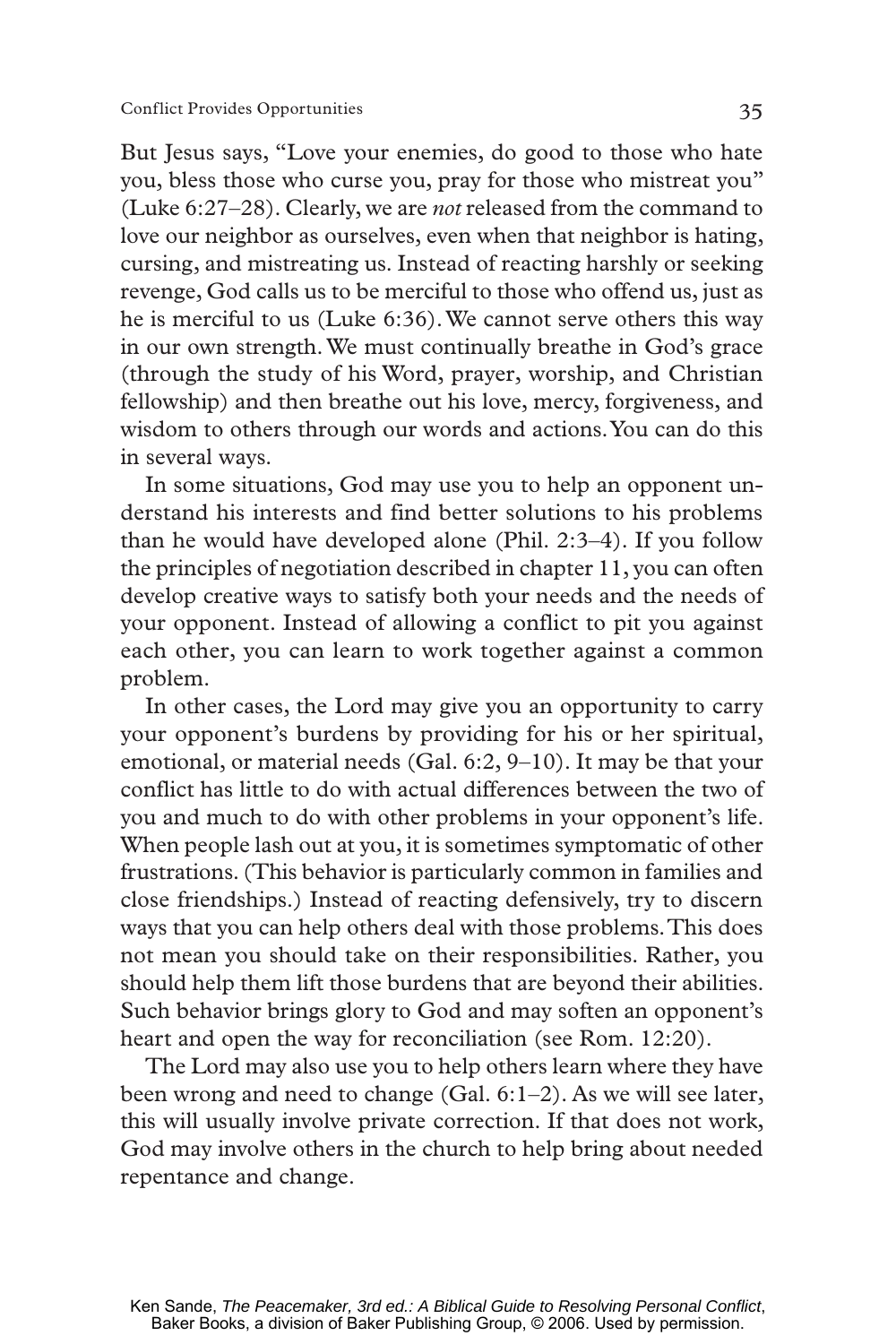Conflict also provides opportunities to encourage others to trust in Jesus Christ. When you are involved in a conflict, your opponent and various bystanders will be observing you closely. If you behave in a worldly way, you will give nonbelievers yet another excuse for mocking Christians and rejecting Christ. On the other hand, if you display God's love and respond with unnatural humility, wisdom, and self-control, those who are watching you may wonder where you found the power to behave like that, which may open the door to introducing them to Christ (1 Peter 3:15–16).

Finally, serving others in the midst of conflict is a powerful way to teach and encourage others by your example. Whenever you are in conflict, there will often be many more people watching you than you realize. If you succumb to sinful emotions and lash out at your enemies, others will feel justified in doing the same. But if you respond to those who wrong you with love and self-control, many people could be inspired by your example (see 1 Cor. 4:12–13, 16; 1 Tim. 4:12; Titus 2:7). This is particularly important if you are a parent or grandparent. Your children constantly observe how you handle conflict. If you are defensive, critical, unreasonable, and impulsive, they are likely to develop the same behavior. But if you breathe grace, your children will be encouraged to imitate you. What they learn about peacemaking from you may have a profound impact on the way they handle conflict at school, in the workplace, and in their own marriages.<sup>1</sup>

#### **Grow to Be like Christ**

Most conflicts also provide an opportunity to grow to be more like Jesus. As Paul urged in his letter to the Corinthians, "Follow my example, as I follow the example of Christ" (1 Cor. 11:1). Paul elaborated on this opportunity when he wrote to the Christians in Rome: "And we know that in all things God works for the good of those who love him, who have been called according to his purpose. For those God foreknew he also predestined *to be conformed to the likeness of his Son,* that he might be the firstborn among many brothers" (Rom. 8:28–29, emphasis added; cf. 2 Cor. 3:18).

God's highest purpose for you is not to make you comfortable, wealthy, or happy. If you have put your faith in him, he has some-

Ken Sande, *The Peacemaker, 3rd ed.: A Biblical Guide to Resolving Personal Conflict*, Baker Books, a division of Baker Publishing Group, © 2006. Used by permission.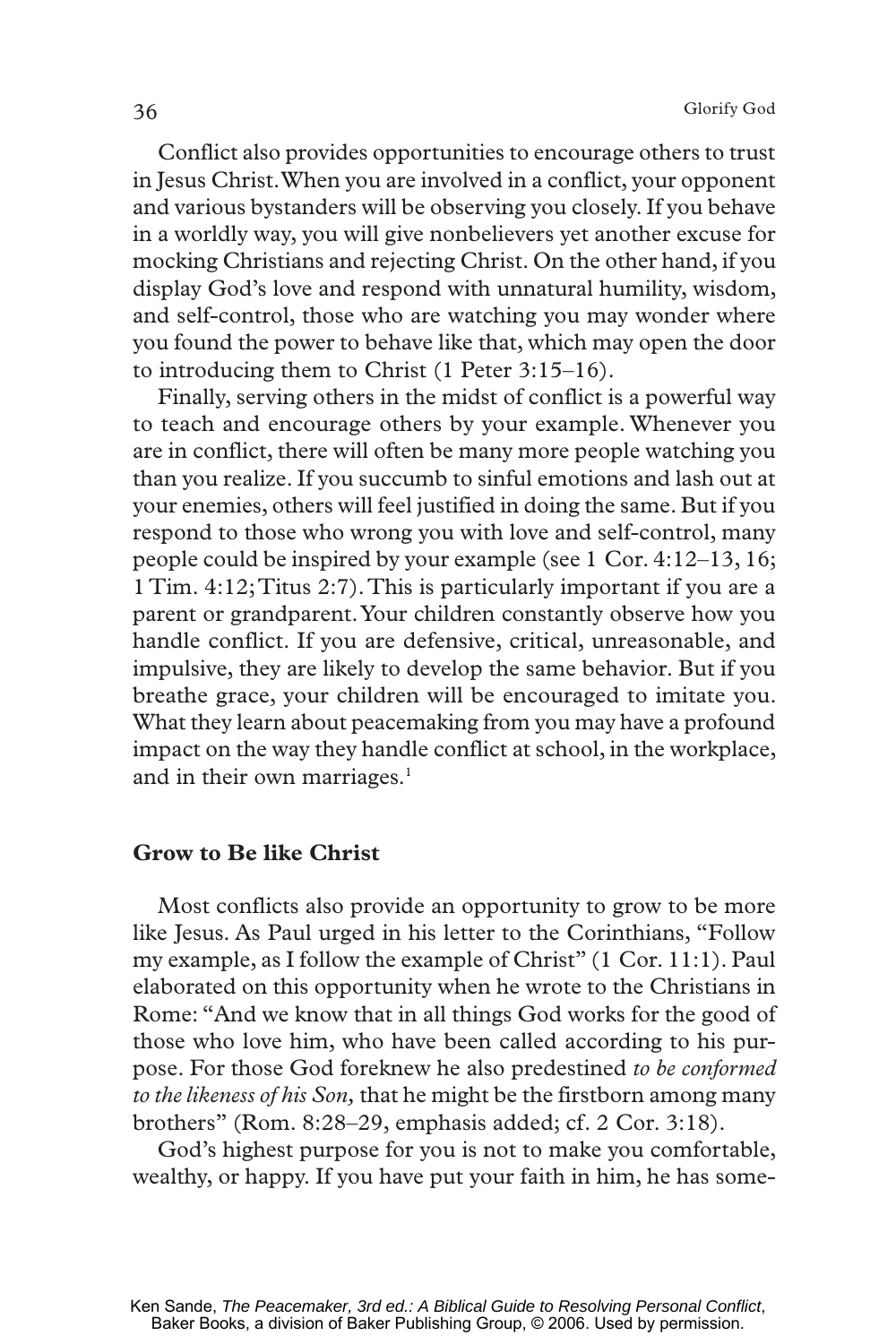thing far more wonderful in mind—he plans to conform you to the likeness of his Son! He began to change you the day you put your trust in him, and he will continue this process throughout your life. Conflict is one of the many tools that God will use to help you develop a more Christ-like character. To begin with, he may use conflict to remind you of your weaknesses and to encourage you to depend more on him (2 Cor. 12:7–10). The more you rely on his grace, wisdom, and power, the more you will be imitating the Lord Jesus (Luke 22:41–44).

God may also use conflict to expose sinful attitudes and habits in your life. Conflict is especially effective in breaking down appearances and revealing stubborn pride, a bitter and unforgiving heart, or a critical tongue. When you are squeezed through controversy and these sinful characteristics are brought to the surface, you will have an opportunity to recognize their existence and ask for God's help in overcoming them (Ps. 119:67).

There is more to being like Jesus than simply recognizing weaknesses and confessing sin, however. To grow, you must also draw on his grace and practice new attitudes and habits. Just as athletes develop their muscles and skills through strenuous training, you will see greater growth when you repeatedly think and behave properly in response to challenging circumstances. For example, when people provoke and frustrate you, practice love and forgiveness. When they fail to act promptly, develop patience. When you are tempted to give up on someone, exercise faithfulness. Conflict provides a rich mixture of such trials, each of which can strengthen and refine your character. As Charles Swindoll points out, "If you listen to the voices around you, you'll search for a substitute—an escape route. You'll miss the fact that each one of those problems is a God-appointed instructor ready to stretch you and challenge you and deepen your walk with him. Growth and wisdom await you at the solution of each one, the pain and mess notwithstanding."<sup>2</sup>

God uses conflict to stretch and challenge you in carefully tailored ways. This process is sometimes referred to as the "ABC of spiritual growth": Adversity Builds Character. As you worry less about *going* through conflict and focus more on *growing* through conflict, you will enhance that process and experience the incomparable blessing of being conformed to the likeness of Christ.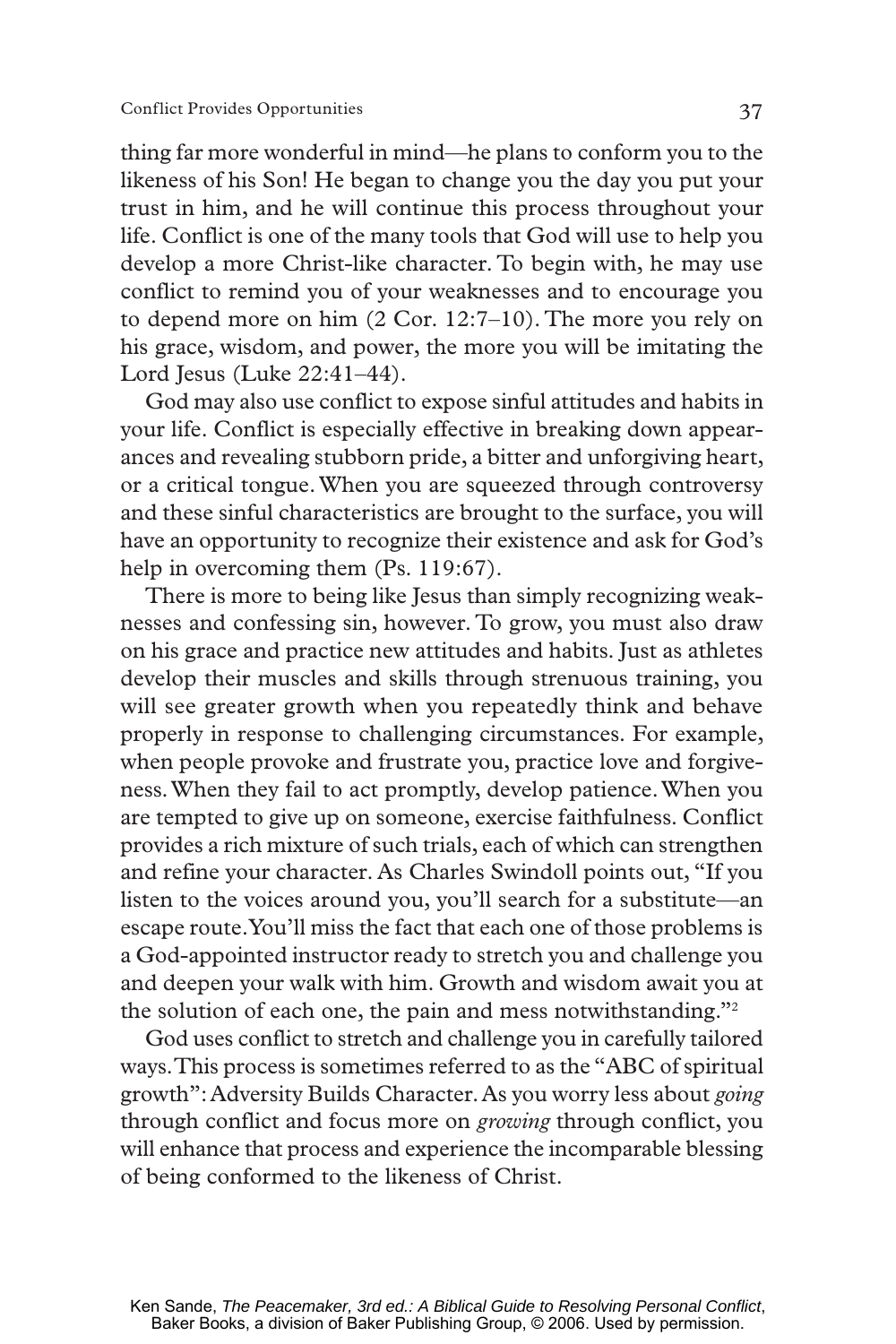#### **The Four G's of Peacemaking**

The three opportunities of conflict give rise to four basic principles for peacemaking. The first three principles correspond oneon-one to the three opportunities (in a slightly different order), while the fourth principle encompasses all three opportunities. The four principles may be summarized in four basic questions, which we consider thoroughly in subsequent chapters:

*Glorify God:* How can I please and honor God in this situation? *Get the log out of your own eye:* How can I show Jesus' work in me by taking responsibility for my contribution to this conflict? *Gently restore:* How can I lovingly serve others by helping them take responsibility for their contribution to this conflict? *Go and be reconciled:* How can I demonstrate the forgiveness of God and encourage a reasonable solution to this conflict?

I have used these four principles in hundreds of conflicts over the past two decades, and I have yet to encounter a situation in which they did not provide practical and effective guidance. Whether I was facing a defiant five-year-old, a split congregation, or an attorney demanding a million dollars, the Four G's have always given me a reliable track on which to run as we pursued peace.

#### **Stewarding Conflict**

Seeing conflict as an opportunity leads to an amazingly effective approach to managing conflict, which I refer to as "stewarding." This approach gives the phrase *conflict management* a unique emphasis. When Jesus talked about managing something, he was usually referring to a servant who had been entrusted by his master with certain resources and responsibilities (e.g., Luke 12:42). The Bible calls such a person a steward. A steward is not supposed to manage things for his own pleasure, convenience, or benefit. Instead, he is expected to follow his master's instructions and look out for his master's interests, even if they conflict with his own personal desires or convenience (John 12:24–26).

Ken Sande, *The Peacemaker, 3rd ed.: A Biblical Guide to Resolving Personal Conflict*, Baker Books, a division of Baker Publishing Group, © 2006. Used by permission.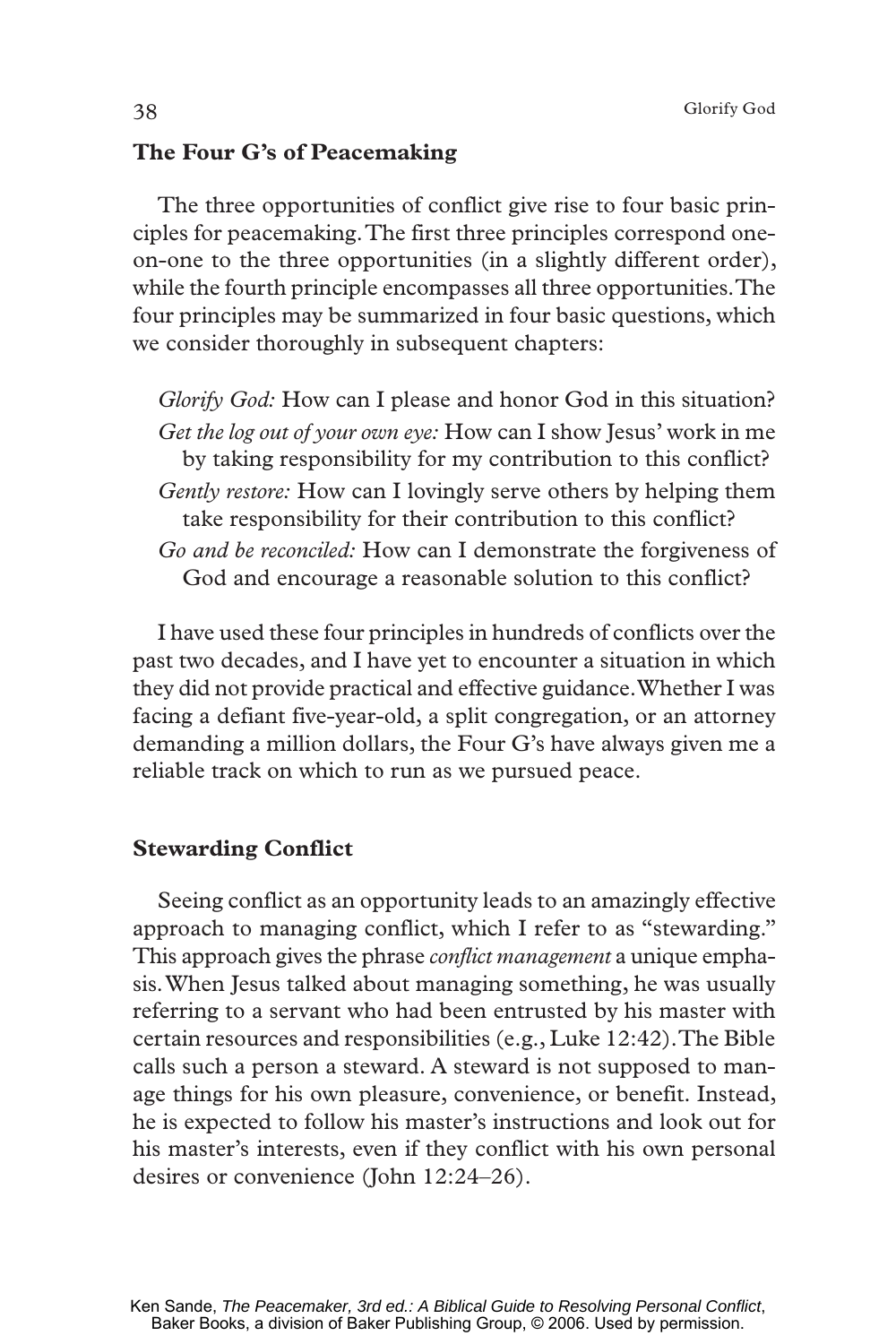The concept of stewardship is especially relevant to peacemaking. Whenever you are involved in a conflict, God has given you a management opportunity. He has empowered you through the gospel and entrusted you with abilities and spiritual resources. His Word clearly explains how he wants you to manage the situation. The more faithfully you draw on his grace and follow his instructions, the more likely you are to see a constructive solution and genuine reconciliation. Faithful stewarding will also leave you with a clear conscience before God, regardless of the actions of those opposing you.

The Bible provides a detailed description of the character traits needed to manage conflict productively. Many of these qualities will be discussed later in this book, but a few of them deserve immediate attention. If you want to be an effective steward, you need to be:

*Motivated.* As we have seen, the gospel provides enormous motivation to respond to conflict constructively. As you continually remember and rejoice in all that the Lord has done for you, you will be inspired to overcome selfish, shortsighted attitudes and give yourself wholeheartedly to serving and honoring your Master.

*Informed.* As a steward, you also need to understand your Master's will (see Luke 12:47). This is not difficult, because God has written out his instructions for you. Through the Bible he provides clear and reliable guidance on how he wants you to deal with every aspect of life. The Bible is not merely a collection of religious rituals and commendable ideals. In addition to showing us how to know God personally, it provides detailed and practical instructions on how to deal with the problems that arise in daily living (2 Tim. 3:16–17). Understanding God's Word is an essential ingredient of wisdom, which is the ability to apply God's truth to life's complexities. Having wisdom does not mean that you understand all of God's ways; it means that you respond to life God's way (Deut. 29:29). The better you know the Bible, the wiser you will be and the more effectively you will deal with conflict.<sup>3</sup>

*Strengthened.* You are not alone when you are stewarding conflict: "For the eyes of the LORD range throughout the earth to strengthen those whose hearts are fully committed to him" (2 Chron. 16:9a; cf. 1 Cor. 10:13). God provides this strength to all Christians through the Holy Spirit, who plays an essential role in peacemaking. In ad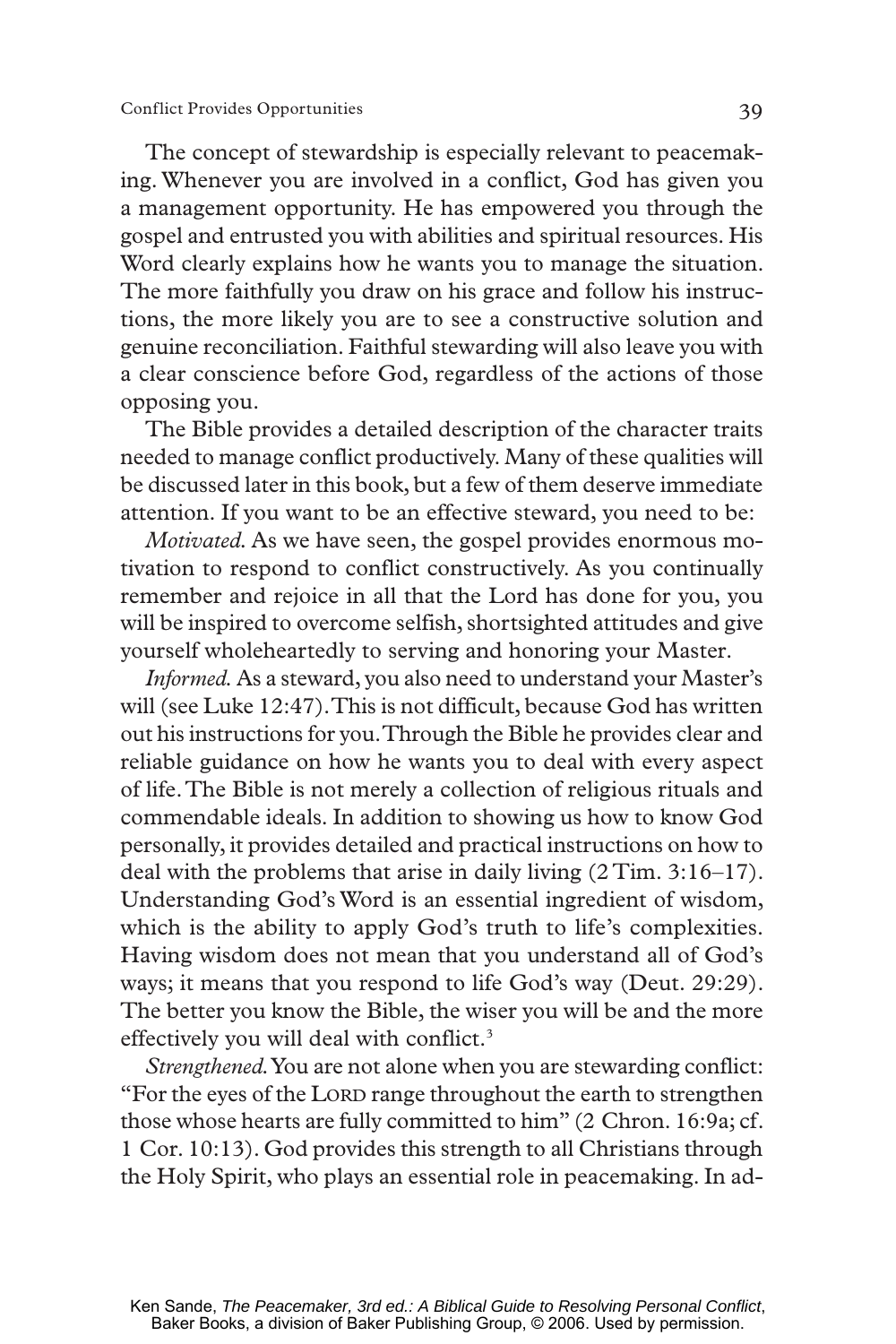dition to helping you understand God's will (1 Cor. 2:9–15), the Spirit will provide you with the spiritual gifts, grace, and strength you need to respond to conflict in a way that will bring honor to Christ and build up his church (Gal. 5:22–23; Eph. 3:16–21; 2Tim. 1:7; 1 Peter 4:10–11). This help is available to you on request, which is why prayer is emphasized throughout this book.<sup>4</sup>

*Dependent.* At times, conflict can push you beyond your limits. You may have a difficult time understanding how to respond to a particular situation, or you may become so weary that you lose your determination to do what you know is right. When this happens, turn to the church and seek out spiritually mature Christians who will encourage you, give you biblically sound advice, and support your efforts to be faithful to God (Prov. 12:15; 15:22; 1 Thess. 5:10–11; Heb. 10:24–25). You won't be helped by people who are likely to tell you what they think you want to hear (2 Tim. 4:3). Therefore, be sure you turn to people who will love you enough to be honest with you. As you depend on godly advisers and submit to the counsel of the church, you can resolve many conflicts that would otherwise defeat you.

*Faithful.* Perhaps the most important characteristic of a steward is faithfulness: "Now it is required that those who have been given a trust must prove faithful" (1 Cor. 4:2). Faithfulness is not a matter of results; it is a matter of dependent obedience. God knows that you cannot control other people, so he will not hold you responsible for the ultimate outcome of a conflict (Rom. 12:18). What he will look at is whether you sought his strength and guidance, remembered the freedom and power you have through the gospel, and obeyed his commands and wisely used the resources he has given you. If you have depended on him and done your best to resolve a conflict in a loving and biblical manner, no matter how the situation turns out, you will have earned that marvelous commendation: "Well done, good and faithful servant!" (Matt. 25:21a).

#### **Summary and Application**

Conflict provides opportunities to glorify God, to serve others, and to grow to be like Christ. These opportunities, which are sometimes described as being faithful to God, being merciful to